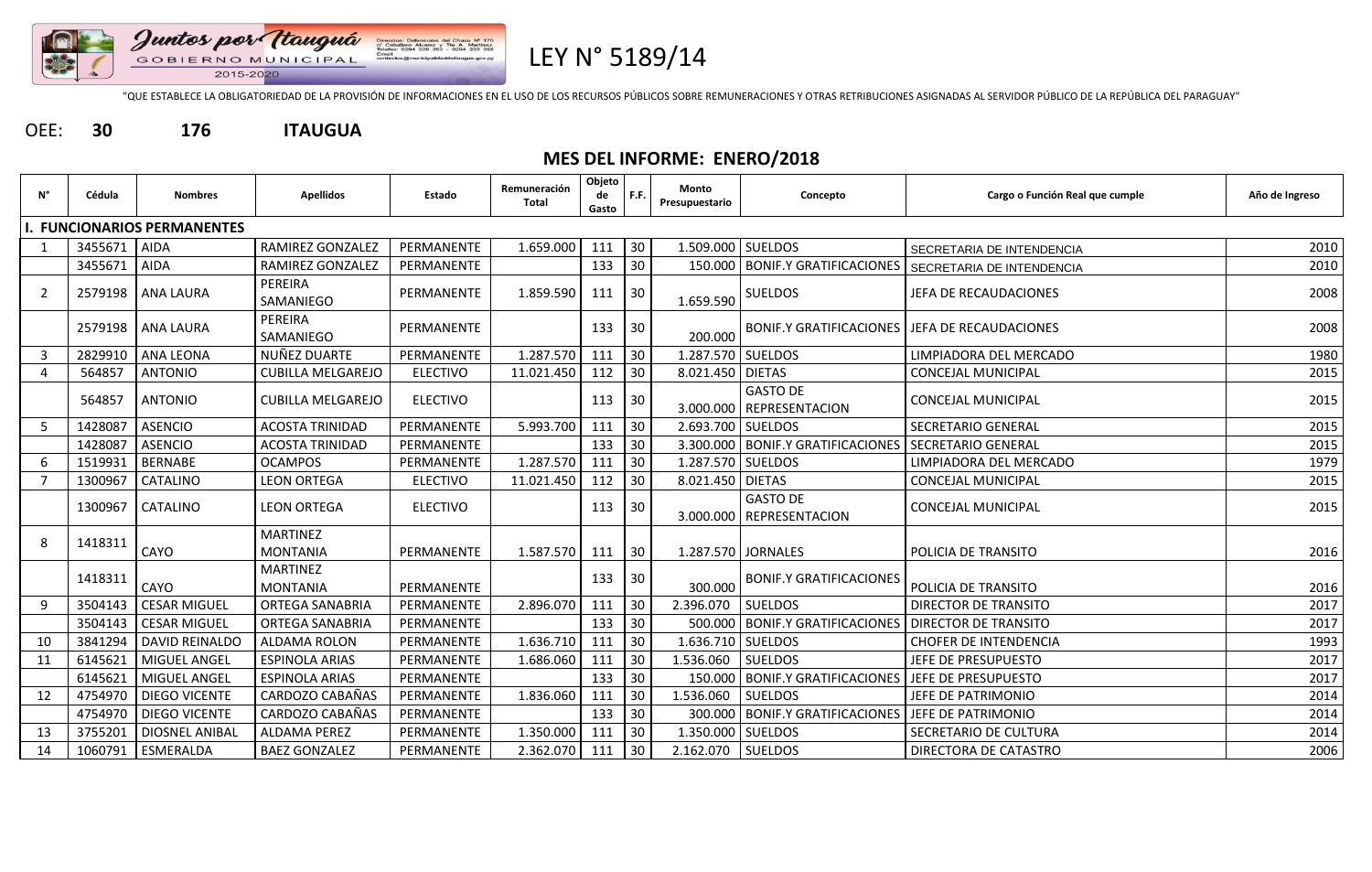|    | 1060791 | ESMERALDA                             | <b>BAEZ GONZALEZ</b>         | PERMANENTE      |            | 133      | 30 |                   | 200.000 BONIF.Y GRATIFICACIONES   DIRECTORA DE CATASTRO |                                                                 | 2006 |
|----|---------|---------------------------------------|------------------------------|-----------------|------------|----------|----|-------------------|---------------------------------------------------------|-----------------------------------------------------------------|------|
| 15 | 3182230 | <b>FABIO RUBEN</b>                    | AGÜERO ORTEGA                | <b>ELECTIVO</b> | 11.021.450 | 112      | 30 | 8.021.450 DIETAS  |                                                         | <b>CONCEJAL MUNICIPAL</b>                                       | 2015 |
|    | 3182230 | <b>FABIO RUBEN</b>                    | AGÜERO ORTEGA                | <b>ELECTIVO</b> |            | 113      | 30 |                   | <b>GASTO DE</b><br>3.000.000 REPRESENTACION             | <b>CONCEJAL MUNICIPAL</b>                                       | 2015 |
| 16 | 1449825 | <b>FELIX</b>                          | <b>BRITEZ</b>                | PERMANENTE      | 1.287.570  | 111      | 30 | 1.287.570 SUELDOS |                                                         | VIGILANTE LOCAL MUNICIPAL                                       | 2006 |
| 17 | 1029893 | <b>GLORIA ESTELA</b>                  | SALINAS DE GRAU              | <b>ELECTIVO</b> | 11.021.450 | 112      | 30 | 8.021.450 DIETAS  |                                                         | CONCEJAL MUNICIPAL                                              | 2010 |
|    | 1029893 | <b>GLORIA ESTELA</b>                  | <b>SALINAS DE GRAU</b>       | <b>ELECTIVO</b> |            | 113      | 30 |                   | <b>GASTO DE</b><br>3.000.000 REPRESENTACION             | CONCEJAL MUNICIPAL                                              | 2010 |
| 18 | 1898196 | <b>HEBERT</b><br><b>DESIDERIO</b>     | RODAS MARTINEZ               | PERMANENTE      | 5.993.700  | 111      | 30 | 2.993.700         | <b>SUELDOS</b>                                          | DIRECTOR DE ADMINISTRACION Y FINANZAS                           | 2015 |
|    | 1898196 | <b>HEBERT</b><br><b>DESIDERIO</b>     | <b>RODAS MARTINEZ</b>        | PERMANENTE      |            | 133      | 30 | 3.000.000         |                                                         | BONIF.Y GRATIFICACIONES   DIRECTOR DE ADMINISTRACION Y FINANZAS | 2015 |
| 19 | 2241945 | <b>HECTOR RAMON</b>                   | <b>VERA SALINAS</b>          | PERMANENTE      | 2.023.480  | 111      | 30 | 1.573.480         | <b>SUELDOS</b>                                          | LIQUIDADOR DE IMPUESTOS                                         | 2006 |
|    | 2241945 | <b>HECTOR RAMON</b>                   | <b>VERA SALINAS</b>          | PERMANENTE      |            | 133      | 30 | 450.000           | <b>BONIF.Y GRATIFICACIONES</b>                          | LIQUIDADOR DE IMPUESTOS                                         | 2006 |
| 20 | 3244813 | <b>HORACIO DANIEL</b>                 | FERNANDEZ<br><b>MORINIGO</b> | <b>ELECTIVO</b> | 11.021.450 | 112      | 30 | 8.021.450         | <b>DIETAS</b>                                           | CONCEJAL MUNICIPAL                                              | 2015 |
|    | 3244813 | <b>HORACIO DANIEL</b>                 | FERNANDEZ<br><b>MORINIGO</b> | <b>ELECTIVO</b> |            | 113      | 30 |                   | <b>GASTO DE</b><br>3.000.000 REPRESENTACION             | <b>CONCEJAL MUNICIPAL</b>                                       | 2015 |
| 21 | 346828  | <b>IGNACIA</b>                        | <b>MARTINEZ DE</b><br>GOMEZ  | PERMANENTE      | 1.287.570  | 111      | 30 | 1.287.570         | <b>SUELDOS</b>                                          | LIMPIADORA LOCAL MUNICIPAL                                      | 2004 |
| 22 | 1467820 | <b>JUAN BAUTISTA</b>                  | <b>FLORENTIN</b>             | PERMANENTE      | 1.287.570  | 111      | 30 | 1.287.570 SUELDOS |                                                         | <b>JARDINERO</b>                                                | 1997 |
| 23 | 2097787 | <b>JUAN LUIS</b><br><b>CONCEPCIÓN</b> | <b>GAMARRA MEZA</b>          | PERMANENTE      | 2.283.700  | $111$ 30 |    | 2.283.700         | <b>SUELDOS</b>                                          | <b>CHOFER FONACIDE</b>                                          | 2012 |
| 24 | 1432559 | <b>JUAN VICENTE</b>                   | LEZCANO<br><b>CENTURIÓN</b>  | PERMANENTE      | 1.686.710  | $111$ 30 |    | 1.686.710         | <b>SUELDOS</b>                                          | SECRETARIO DE JUZGADO DE FALTAS                                 | 2002 |
| 25 | 753783  | JULIAN                                | <b>GAONA VAZQUEZ</b>         | PERMANENTE      | 1.373.480  | 111      | 30 | 1.373.480 SUELDOS |                                                         | AUXILIAR ADMINISTRATIVO                                         | 1969 |
| 26 | 2509589 | LAURA CAROLINA                        | <b>DOMINGUEZ</b><br>PEREIRA  | PERMANENTE      | 1.986.060  | 111      | 30 | 1.536.060         | <b>SUELDOS</b>                                          | <b>CAJERA</b>                                                   | 2007 |
|    | 2509589 | LAURA CAROLINA                        | <b>DOMINGUEZ</b><br>PEREIRA  | PERMANENTE      |            | 133      | 30 | 450.000           | <b>BONIF.Y GRATIFICACIONES   CAJERA</b>                 |                                                                 | 2007 |
| 27 | 650587  | <b>LOURDES</b><br><b>JACQUELINE</b>   | VILLALBA<br>REGUNEGA         | PERMANENTE      | 3.562.070  | 111      | 30 | 2.462.070         | <b>SUELDOS</b>                                          | DIRECTORA DE CULTURA                                            | 2006 |
|    | 650587  | <b>LOURDES</b><br><b>JACQUELINE</b>   | VILLALBA<br>REGUNEGA         | PERMANENTE      |            | 133      | 30 | 1.100.000         | BONIF.Y GRATIFICACIONES   DIRECTORA DE CULTURA          |                                                                 | 2006 |
| 28 | 367477  | LUCIANO                               | <b>CABRERA PALACIOS</b>      | <b>ELECTIVO</b> | 11.021.450 | 112      | 30 | 8.021.450 DIETAS  |                                                         | <b>CONCEJAL MUNICIPAL</b>                                       | 2015 |
|    |         | 367477   LUCIANO                      | CABRERA PALACIOS             | <b>ELECTIVO</b> |            | 113 30   |    |                   | <b>GASTO DE</b><br>3.000.000 REPRESENTACION             | CONCEJAL MUNICIPAL                                              | 2015 |
| 29 | 4328779 | LUCIANO                               | <b>SALINAS JARA</b>          | <b>ELECTIVO</b> | 11.021.450 | 112      | 30 | 8.021.450 DIETAS  |                                                         | CONCEJAL MUNICIPAL                                              | 2015 |
|    |         | 4328779   LUCIANO                     | SALINAS JARA                 | <b>ELECTIVO</b> |            | 113      | 30 |                   | <b>GASTO DE</b><br>3.000.000 REPRESENTACION             | CONCEJAL MUNICIPAL                                              | 2015 |
| 30 | 2103146 | LUIS ALBERTO                          | <b>ALVAREZ ISASI</b>         | PERMANENTE      | 3.662.070  | 111      | 30 | 2.162.070 SUELDOS |                                                         | <b>ENCARGADO DE DOC</b>                                         | 2006 |
|    | 2103146 | LUIS ALBERTO                          | ALVAREZ ISASI                | PERMANENTE      |            | 133      | 30 |                   | 1.500.000 BONIF.Y GRATIFICACIONES                       | <b>ENCARGADO DE DOC</b>                                         | 2006 |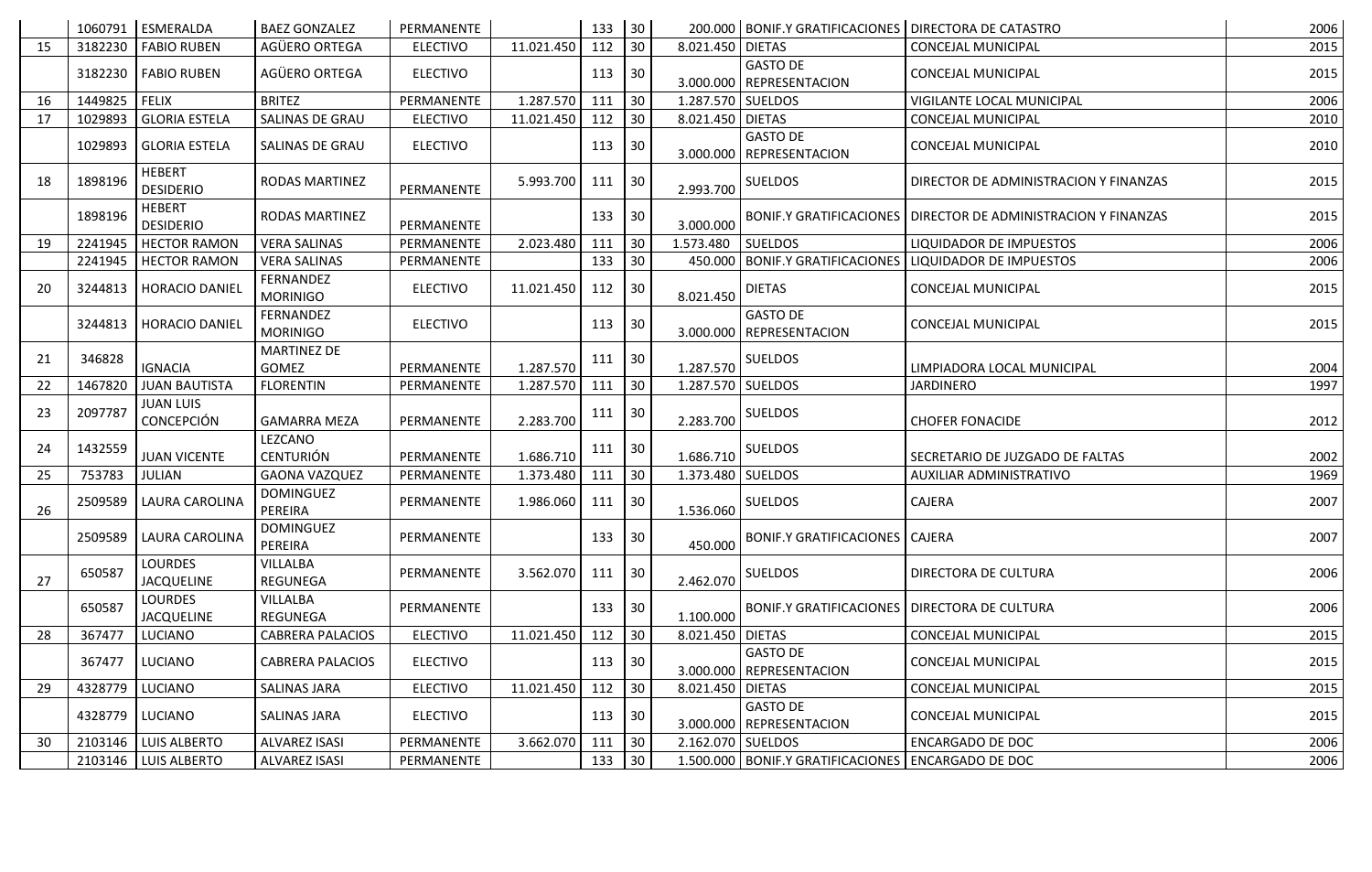| 31 |               | 1551213   LUIS GONZAGA            | <b>TORRES ALFONSO</b>              | PERMANENTE        | 2.362.070 111  |     | 30              | 2.162.070 SUELDOS |                                             | <b>AUXILIAR DE TRANSITO</b>                                  | 2007 |
|----|---------------|-----------------------------------|------------------------------------|-------------------|----------------|-----|-----------------|-------------------|---------------------------------------------|--------------------------------------------------------------|------|
|    | 1551213       | LUIS GONZAGA                      | <b>TORRES ALFONSO</b>              | <b>PERMANENTE</b> |                | 133 | $\overline{30}$ | 200.000           | <b>BONIF.Y GRATIFICACIONES</b>              | <b>AUXILIAR DE TRANSITO</b>                                  | 2007 |
| 32 | 3718511       | <b>MARIO GUSTAVO</b>              | ORTIZ BOGARIN                      | <b>ELECTIVO</b>   | 11.021.450     | 112 | 30              | 8.021.450 DIETAS  |                                             | CONCEJAL MUNICIPAL                                           | 2015 |
|    | 3718511       | <b>MARIO GUSTAVO</b>              | ORTIZ BOGARIN                      | <b>ELECTIVO</b>   |                | 113 | 30              |                   | <b>GASTO DE</b><br>3.000.000 REPRESENTACION | CONCEJAL MUNICIPAL                                           | 2015 |
| 33 | 1769540       | MIGUEL ANGEL                      | MEZA ACOSTA                        | <b>ELECTIVO</b>   | 12.751.100     | 112 | 30              | 5.183.100         | <b>DIETAS</b>                               | INTENDENTE MUNICIPAL 2015/2020                               | 2015 |
|    | 1769540       | MIGUEL ANGEL                      | MEZA ACOSTA                        | <b>ELECTIVO</b>   |                | 133 | 30              |                   | 4.000.000 BONIF.Y GRATIFICACIONES           | INTENDENTE MUNICIPAL 2015/2020                               | 2015 |
|    | 1769540       | MIGUEL ANGEL                      | MEZA ACOSTA                        | <b>ELECTIVO</b>   |                | 113 | 30              |                   | <b>GASTO DE</b><br>3.568.000 REPRESENTACION | INTENDENTE MUNICIPAL 2015/2020                               | 2015 |
| 34 | 1291426       | <b>MIRIAN VIOLETA</b>             | <b>SALINAS SOSA</b>                | <b>ELECTIVO</b>   | 11.021.450     | 112 | 30              | 8.021.450 DIETAS  |                                             | CONCEJAL MUNICIPAL                                           | 2010 |
|    | 1291426       | <b>MIRIAN VIOLETA</b>             | SALINAS SOSA                       | <b>ELECTIVO</b>   |                | 113 | 30              | 3.000.000         | <b>GASTO DE</b><br><b>REPRESENTACION</b>    | CONCEJAL MUNICIPAL                                           | 2010 |
| 35 | 6616571       | MIRNA ELIZABETH                   | RODAS ALCARAZ                      | PERMANENTE        | 1.400.370      | 111 | 30              | 1.400.370         | SUELDOS                                     | SECRETARIA DE DIRECCION DE SALUBRIDAD E<br><b>HIGIENE</b>    | 2014 |
| 36 | 5401266       | <b>NOELIA TERESITA</b>            | SANTACRUZ<br><b>BOGARIN</b>        | PERMANENTE        | 1.490.000      | 111 | 30              | 1.390.000         | <b>SUELDOS</b>                              | SECRETARIA DE LA DIRECCION DE RECURSOS<br><b>HUMANOS</b>     | 2014 |
|    | 5401266       | <b>NOELIA TERESITA</b>            | SANTACRUZ<br><b>BOGARIN</b>        | PERMANENTE        |                | 133 | 30              | 100.000           | <b>BONIF.Y GRATIFICACIONES</b>              | SECRETARIA DE LA DIRECCION DE RECURSOS<br><b>HUMANOS</b>     | 2014 |
| 37 | 3994625       | NORMA BEATRIZ                     | NUÑEZ SALDIVAR                     | PERMANENTE        | 1.500.000      | 111 | 30              | 1.500.000         | <b>SUELDOS</b>                              | SECRETARIA DE DIRECCION DE SALUBRIDAD E<br><b>HIGIENE</b>    | 2016 |
| 38 | 1738363       | ODULIO                            | <b>OJEDA GIMENEZ</b>               | PERMANENTE        | 1.250.705      | 111 | 30              | 1.250.705         | <b>SUELDOS</b>                              | SERENO DEPARTAMENTO OPERATIVO DE TRANSITO                    | 2007 |
| 39 | 1527261       | <b>OSCAR</b><br><b>ESTANISLAO</b> | <b>GONZALEZ VERA</b>               | PERMANENTE        | 2.896.070      | 111 | 30              | 2.396.070         | <b>SUELDOS</b>                              | JEFE DE APREMIOS                                             | 1997 |
|    | 1527261       | <b>OSCAR</b><br><b>ESTANISLAO</b> | <b>GONZALEZ VERA</b>               | PERMANENTE        |                | 133 | 30              | 500.000           | <b>BONIF.Y GRATIFICACIONES</b>              | JEFE DE APREMIOS                                             | 1997 |
| 40 | 1173239       | <b>RAMON</b>                      | <b>CARBALLO BRITEZ</b>             | PERMANENTE        | 1.287.570      | 111 | 30              | 1.287.570 SUELDOS |                                             | SERENO MERCADO MUNICIPAL                                     | 2017 |
| 41 | 1261454       | RAMON                             | CARDOZO<br>CAMPUZANO               | <b>ELECTIVO</b>   | 11.021.450     | 112 | 30              | 8.021.450         | <b>DIETAS</b>                               | CONCEJAL MUNICIPAL                                           | 2010 |
|    | 1261454 RAMON |                                   | CARDOZO<br>CAMPUZANO               | <b>ELECTIVO</b>   |                | 113 | 30              |                   | <b>GASTO DE</b><br>3.000.000 REPRESENTACION | CONCEJAL MUNICIPAL                                           | 2010 |
| 42 | 1111724       | RAMONA                            | DURE CABAÑAS                       | PERMANENTE        | 2.162.070      | 111 | 30              | 2.162.070         | <b>SUELDOS</b>                              | ASESORA DIRECCION DE DIRECCION DE RECURSOS<br><b>HUMANOS</b> | 2002 |
| 43 | 1988591       | ROLANDO DAVID                     | <b>GIMENEZ ESCURRA</b>             | PERMANENTE        | 2.261.960      | 111 | 30              | 2.261.960         | <b>SUELDOS</b>                              | <b>JUEZA DE FALTAS</b>                                       | 2016 |
| 44 | 3545086       | <b>RUBEN ANTONIO</b>              | MORINIGO ORREGO                    | PERMANENTE        | 2.512.070      | 111 | 30              | 2.162.070 SUELDOS |                                             | SECRETARIO GENERAL JUNTA MUNICIPAL                           | 2003 |
|    | 3545086       | <b>RUBEN ANTONIO</b>              | MORINIGO ORREGO                    | PERMANENTE        |                | 133 | 30              |                   | 350.000 BONIF.Y GRATIFICACIONES             | SECRETARIO GENERAL JUNTA MUNICIPAL                           | 2003 |
| 45 | 3335705       | <b>RUTH NATALIA</b>               | RIVEROS RIQUELME                   | PERMANENTE        | 1.659.000      | 111 | 30              | 1.659.000         | <b>SUELDOS</b>                              | AUXILIAR ADMINISTRATIVO DE LA JUNTA MUNICIPAL                | 2010 |
| 46 | 4171300       | SANDRA<br>ELIZABETH               | CABAÑAS GALEANO                    | PERMANENTE        | 1.287.570      | 111 | 30              | 1.287.570         | <b>SUELDOS</b>                              | AUXILIAR DE DIRECCIÓN DE TRANSITO                            | 2008 |
| 47 | 1990586       | <b>TOMAS</b>                      | <b>RUIZ ROA</b>                    | PERMANENTE        | 1.337.570      | 111 | 30              | 1.337.570 SUELDOS |                                             | INSPECTOR DE MATADERÍA                                       | 2007 |
| 48 | 1092187       | <b>TOMAS ANTONIO</b>              | <b>MORINIGO</b><br><b>GUERRERO</b> | <b>ELECTIVO</b>   | 11.021.450 112 |     | 30              | 8.021.450         | <b>DIETAS</b>                               | CONCEJAL MUNICIPAL                                           | 2015 |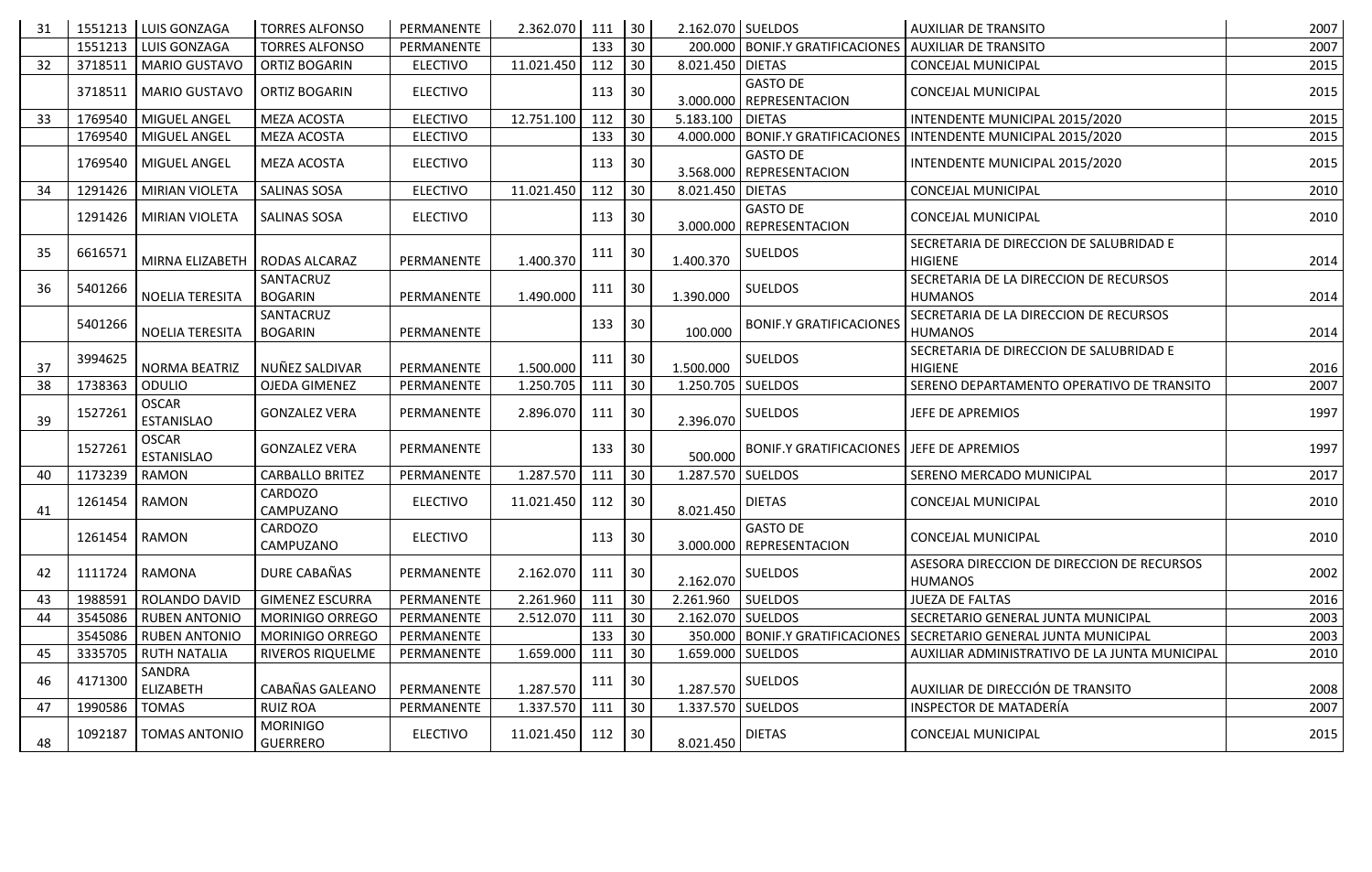|                | 1092187 | <b>TOMAS ANTONIO</b>              | <b>MORINIGO</b><br><b>GUERRERO</b>   | <b>ELECTIVO</b>   |                | 113          | 30 |                    | <b>GASTO DE</b><br>3.000.000 REPRESENTACION    | CONCEJAL MUNICIPAL                              | 2015 |
|----------------|---------|-----------------------------------|--------------------------------------|-------------------|----------------|--------------|----|--------------------|------------------------------------------------|-------------------------------------------------|------|
| 49             | 1450866 | <b>VICTORINO</b>                  | <b>ORTEGA</b>                        | PERMANENTE        | 1.287.570      | 111          | 30 | 1.287.570 SUELDOS  |                                                | <b>ENCARGADO DE DEPOSITO</b>                    | 1997 |
| 50             | 876164  | <b>WILFRIDO</b>                   | <b>DELGADO ROMERO</b>                | <b>ELECTIVO</b>   | 11.021.450     | 112          | 30 | 8.021.450   DIETAS |                                                | CONCEJAL MUNICIPAL                              | 2010 |
|                | 876164  | <b>WILFRIDO</b>                   | DELGADO ROMERO                       | <b>ELECTIVO</b>   |                | 113          | 30 |                    | <b>GASTO DE</b><br>3.000.000 REPRESENTACION    | CONCEJAL MUNICIPAL                              | 2010 |
| 51             | 2918459 | <b>WILMA</b>                      | ACUÑA MIRANDA                        | PERMANENTE        | 3.066.110      | 111          | 30 | 2.016.110 SUELDOS  |                                                | <b>TESORERA</b>                                 | 2007 |
|                | 2918459 | <b>WILMA</b>                      | ACUÑA MIRANDA                        | PERMANENTE        |                | 133          | 30 |                    | 1.050.000 BONIF.Y GRATIFICACIONES   TESORERA   |                                                 | 2007 |
|                |         |                                   |                                      |                   | 224.645.155    |              |    | 224.645.155        |                                                |                                                 |      |
|                |         | <b>II. PERSONAL CONTRATADO</b>    |                                      |                   |                |              |    |                    |                                                |                                                 |      |
| -1             | 329539  | <b>ADELA ELFIRIA</b>              | <b>BARBOTE NAVARRO</b>               | <b>CONTRATADO</b> | 1.080.000      | 144          | 30 | 1.080.000          | <b>JORNALES</b>                                | ENCARGADA DE LIMPIADORAS DE LA INSTITUCION      | 2006 |
| $\overline{2}$ | 5500932 | ALBA                              | <b>DUARTE DUARTE</b>                 | <b>CONTRATADO</b> | 500.000        | 144          | 30 | 500.000            | <b>JORNALES</b>                                | ASISTENTE DE INTENDENCIA                        | 2017 |
| 3              | 2374148 | <b>ALCIDES</b>                    | CARDOZO PATIÑO                       | <b>CONTRATADO</b> | 1.190.000      | 144          | 30 | 1.190.000          | <b>JORNALES</b>                                | <b>ENCARGADO DE COMISIONES VECINALES</b>        | 2006 |
| $\overline{a}$ | 6377875 | <b>ALDO</b>                       | <b>ACOSTA VEGA</b>                   | <b>CONTRATADO</b> | 1.500.000      | 144          | 30 | 1.500.000          | <b>JORNALES</b>                                | <b>CHOFER DE CAMION VOLQUETE</b>                | 2015 |
| -5             | 1125750 | <b>ALFREDO</b>                    | <b>MEDINA LOPEZ</b>                  | <b>CONTRATADO</b> | 4.300.000      | 145          | 30 |                    | <b>HONORARIOS</b><br>4.300.000   PROFESIONALES | <b>ASESOR EXTERNO</b>                           | 2016 |
|                | 1175896 |                                   | FERNANDEZ                            |                   |                |              | 30 |                    |                                                | NOTIFICADOR DE DIRCCIÓN DE SALUBRIDAD E         |      |
| 6              |         | <b>AMADO</b>                      | SANABRIA                             | <b>CONTRATADO</b> | 1.160.000      | 144          |    |                    | 1.160.000 JORNALES                             | <b>HIGIENE</b>                                  | 2001 |
| -7             | 7368308 | <b>ANALIA NOEMI</b>               | <b>FERREIRA AGUILERA</b>             | <b>CONTRATADO</b> | 800.000        | 144          | 30 | 800.000            | <b>JORNALES</b>                                | <b>GUIA MUSEO PARROQUIAL VIRGEN DEL ROSARIO</b> | 2016 |
| 8              | 1396710 | ANDRES                            | MANCUELLO                            | <b>CONTRATADO</b> | 1.350.000      | 144          | 30 | 1.350.000          | <b>JORNALES</b>                                | <b>ELECTRICISTA</b>                             | 2006 |
| $\mathbf{q}$   | 1035413 | <b>ANDRES ABELINO</b>             | CASTILLO                             | <b>CONTRATADO</b> | 2.200.000      | 144          | 30 | 2.200.000          | <b>JORNALES</b>                                | CHOFER RETROEXCAVADORA                          | 2008 |
|                | 3711339 |                                   |                                      |                   |                |              | 30 |                    |                                                | PROFESOR DEL CENTRO COMUNITARIO DEL ARTE DE     |      |
| 10             |         | <b>ANDRES SABINO</b>              | <b>ZORRILLA GAMARRA</b>              | <b>CONTRATADO</b> | O              | 144          |    |                    | <b>JORNALES</b>                                | ALDAMA CAÑADA                                   | 2014 |
| 11             | 4845025 | ANGEL RAMON                       | <b>RIVEROS</b>                       | CONTRATADO        | 1.280.000      | 144          | 30 | 1.280.000          | <b>JORNALES</b>                                | POLICIA DE TRANSITO                             | 2016 |
|                |         |                                   |                                      |                   |                |              | 30 |                    |                                                | COCINERA DE LA ESCUELA BÁSICA Nº 1019 ESPIRITU  |      |
| -12            | 527457  | <b>ANTONIA</b>                    | SERVIAN NEDINA                       | <b>CONTRATADO</b> |                | $0 \mid 144$ |    |                    | <b>JORNALES</b>                                | SANTO                                           | 2017 |
| 13             | 1046801 | <b>ANTONIO</b>                    | <b>ESTIGARRIBIA</b><br><b>OVELAR</b> | <b>CONTRATADO</b> | 2.400.000      | 145          | 30 |                    | <b>HONORARIOS</b><br>2.400.000 PROFESIONALES   | DIRECTOR DE RECURSOS HUMANOS                    | 2014 |
| -14            | 1425163 | <b>ANTONIO</b><br><b>DEMETRIO</b> | AGUILAR                              | <b>CONTRATADO</b> | 2.500.000      | 144          | 30 |                    | 2.500.000 JORNALES                             | ENCARGADO DE MANTENIMIENTO VIAL                 | 2015 |
| 15             | 1995142 | <b>ANUNCIO</b>                    | FERREIRA SALINAS                     | <b>CONTRATADO</b> | 1.500.000      | 144          | 30 | 1.500.000          | <b>JORNALES</b>                                | <b>ENCARGADO DEL CEMENTERIO</b>                 | 2006 |
| 16             | 2547295 | ARMINDA                           | ACOSTA RIVEROS                       | <b>CONTRATADO</b> | 1.560.000      | 144          | 30 | 1.560.000          | <b>JORNALES</b>                                | PERSONAL DE LA CUARILLA MUNICIPAL               | 2012 |
| 17             | 3019326 | ARNALDO<br><b>CRISTINO</b>        | <b>DIAZ BOBADILLA</b>                | CONTRATADO        | 1.280.000      | 144          | 30 | 1.280.000 JORNALES |                                                | POLICIA DE TRANSITO                             | 2015 |
| 18             | 2093968 | <b>ATANASIO</b>                   | <b>GONZALEZ RUIZ DIAZ</b>            | CONTRATADO        | 1.320.000      | 144          | 30 |                    | 1.320.000 JORNALES                             | <b>VIGILANTE DEL CENTRO CULTURAL</b>            | 2006 |
| 19             | 1723069 | <b>AUGUSTO SABINO</b>             | <b>BAEZ</b>                          | <b>CONTRATADO</b> | 1.560.000      | 144          | 30 | 1.560.000          | <b>JORNALES</b>                                | PERSONAL DE LA CUADRILLA MUNICIPAL              | 2017 |
| 20             | 1630337 | <b>AURELIA</b>                    | LOPEZ                                | <b>CONTRATADO</b> | 1.560.000      | 144          | 30 | 1.560.000          | <b>JORNALES</b>                                | PERSONAL DE LA CUARILLA MUNICIPAL               | 2008 |
| 21             | 2166986 | BERNARDINO                        | CANDIA                               | <b>CONTRATADO</b> | 1.560.000      | 144          | 30 | 1.560.000          | <b>JORNALES</b>                                | PERSONAL DE LA CUARILLA MUNICIPAL               | 2001 |
| 22             | 2387158 | BERNARDINO                        | <b>OJEDA</b>                         | <b>CONTRATADO</b> | 1.240.000      | 144          | 30 | 1.240.000          | <b>JORNALES</b>                                | VIGILANTE DEL CENTRO CULTURAL                   | 2001 |
| 23             | 3426496 | <b>BLANCA CELINA</b>              | <b>FLEITAS DE GAONA</b>              | <b>CONTRATADO</b> | $\overline{0}$ | 144          | 30 |                    | <b>JORNALES</b>                                | COCINERA ESCUELA CONCEPCION LEYES DE CHAVEZ     | 2014 |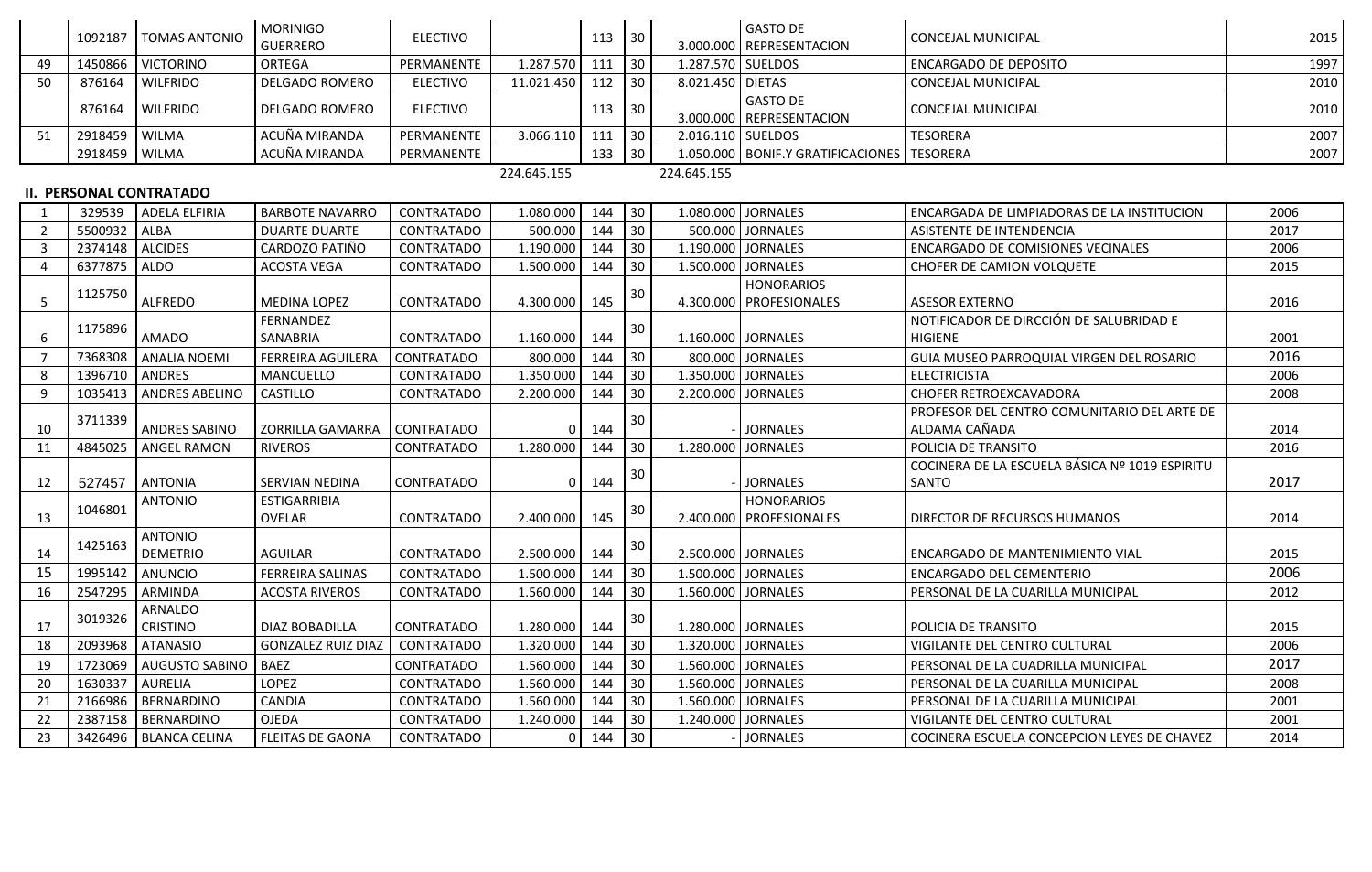|    | 4672918 | <b>BLANCA JUSTINA</b>          | <b>LOPEZ DE</b>          |                   |               |        | 30                             |                    |                  |                                               |      |
|----|---------|--------------------------------|--------------------------|-------------------|---------------|--------|--------------------------------|--------------------|------------------|-----------------------------------------------|------|
| 24 |         |                                | SANTACRUZ                | CONTRATADO        | 2.000.000     | 144    |                                | 2.000.000 JORNALES |                  | ENCARGADA DE LA SECRETARIA DE LA MUJER        | 2016 |
| 25 | 5784480 | <b>BLAS HERMINIO</b>           | CARDOZO AMARILLA         | <b>CONTRATADO</b> | 1.600.000     | 144    | 30                             | 1.600.000 JORNALES |                  | <b>CAJERO</b>                                 | 2013 |
| 26 | 5379991 | <b>BRUNA YGNACIA</b>           | <b>VEGA</b>              | <b>CONTRATADO</b> |               | 144    | 30                             |                    | <b>JORNALES</b>  | PROFESOR DEL CENTRO COMUNITARIO DE CONAVI III | 2010 |
| 27 | 2217811 | <b>CARLOS</b>                  | <b>ALFONSO CACERES</b>   | CONTRATADO        | 1.560.000     | 144    | 30                             | 1.560.000 JORNALES |                  | PERSONAL DE LA CUARILLA MUNICIPAL             | 2010 |
| 28 | 1810981 | <b>CARLOS ALBERTO</b>          | <b>ESPINOLA</b>          | <b>CONTRATADO</b> | 1.460.000     | 144    | 30                             | 1.460.000 JORNALES |                  | SERENO CICLOVIA MUNICIPAL                     | 2006 |
| 29 | 4947780 | <b>CARLOS AUGUSTO</b>          | <b>ROMERO GAMARRA</b>    | <b>CONTRATADO</b> | 1.300.000     | 144    | $ 30\rangle$                   | 1.300.000 JORNALES |                  | CHOFER DIRECCION DE ADMINISTRACIÓN            | 2012 |
|    | 1230922 |                                |                          |                   |               |        | 30                             |                    |                  | ENCARGADO DE OFICINA DE ACCESO A              |      |
| 30 |         | CARLOS EDUARDO   RIVEROS OTERO |                          | CONTRATADO        | 1.500.000     | 144    |                                | 1.500.000 JORNALES |                  | <b>INFORMACIONES PUBLICAS</b>                 | 2010 |
| 31 | 1257725 | <b>CARLOS RUBÉN</b>            | <b>RIVEROS</b>           | <b>CONTRATADO</b> | 1.560.000     | 144    | 30                             | 1.560.000 JORNALES |                  | PERSONAL DE LA CUARILLA MUNICIPAL             | 2006 |
| 32 | 2342498 | <b>CARLOS UBALDO</b>           | <b>SALINAS SOSA</b>      | CONTRATADO        | 1.000.000     | 144    | 30                             | 1.000.000 JORNALES |                  | SERENO JUNTA MUNICIPAL                        | 2006 |
| 33 | 4694597 | <b>CARMEN DIANA</b>            | <b>SERVIAN CENTURION</b> | <b>CONTRATADO</b> | 1.180.000     | 144    | $ 30\rangle$                   | 1.180.000 JORNALES |                  | SECRETARIA ASESORIA JURIDICA                  | 2006 |
|    | 4653056 |                                |                          |                   |               |        | 30                             |                    |                  | AYUDANTE COCINA ESCUELA CONCEPCIÓN LEYES DE   |      |
| 34 |         | CAROLINA                       | <b>CANTERO ARANA</b>     | <b>CONTRATADO</b> | $\Omega$      | 144    |                                |                    | <b>JORNALES</b>  | <b>CHAVEZ</b>                                 | 2014 |
|    | 4689541 |                                | <b>FLEITAS</b>           |                   |               |        | 30                             |                    |                  |                                               |      |
| 35 |         | <b>CATALINA</b>                | PRESENTADO               | <b>CONTRATADO</b> |               | 144    |                                |                    | <b>JORNALES</b>  | AYUDANTE DE COCINA ESCUELA JUKYRYMI           | 2016 |
| 36 | 2316677 | CELSO                          | DIAZ FLORENTÍN           | <b>CONTRATADO</b> | 1.560.000     | 144    | $\begin{array}{c} \end{array}$ | 1.560.000          | <b>JORNALES</b>  | PERSONAL DELA CUADRILLA MUNICIPAL             | 2017 |
|    | 5631461 |                                | GONZALEZ                 |                   |               |        | 30                             |                    |                  |                                               |      |
| 37 |         | <b>CESAR FIDEL</b>             | GONZALEZ                 | <b>CONTRATADO</b> | 800.000       | 144    |                                |                    | 800.000 JORNALES | ORDENANZA DE LA JUNTA MUNICIPAL               | 2016 |
|    |         | <b>CESAR JESUS</b>             |                          |                   |               |        | 30                             |                    |                  |                                               |      |
| 38 | 4993881 | <b>DAVID</b>                   | OJEDA MARTINEZ           | <b>CONTRATADO</b> | 1.280.000     | 144    |                                | 1.280.000          | <b>JORNALES</b>  | AGENTE MUNICIPAL DE TRANSITO                  | 2017 |
|    | 2046148 | <b>CHISTIAN</b>                |                          |                   |               |        | 30                             |                    |                  |                                               |      |
| 39 |         | <b>BIENVENIDO</b>              | <b>CANTERO NUNEZ</b>     | <b>CONTRATADO</b> | 1.480.000     | 144    |                                | 1.480.000 JORNALES |                  | POLICIA DE TRANSITO                           | 2016 |
|    | 1129825 |                                |                          |                   |               |        | 30                             |                    |                  | AYUDANTE DE COCINA ESCUELA PROF. ESTANISLAO   |      |
| 40 |         | <b>CLAUDELINA</b>              | <b>ROJAS DE RIVEROS</b>  | <b>CONTRATADO</b> |               | 144    |                                |                    | 0 JORNALES       | <b>ESPINOLA</b>                               | 2014 |
| 41 | 2540568 | <b>CLAUDIO DAVID</b>           | RAMIREZ GONZALEZ         | <b>CONTRATADO</b> |               | 144    | 30                             |                    | <b>JORNALES</b>  | PROFESOR DEL TALLER DE TEATRO                 | 2011 |
|    | 5615895 | <b>CRISTHIAN</b>               |                          |                   |               |        | 30                             |                    |                  |                                               |      |
| 42 |         | ADOLFO                         | <b>MARIQUE</b>           | <b>CONTRATADO</b> | 1.560.000     | 144    |                                | 1.560.000 JORNALES |                  | PERSONAL DE LA CUADRILLA MUNICIPAL            |      |
|    | 2098056 | <b>CRISTHIAN</b>               |                          |                   |               |        | 30                             |                    |                  |                                               |      |
| 43 |         | <b>MILCIADES</b>               | OLMEDO GAONA             | <b>CONTRATADO</b> | 1.300.000     | 144    |                                | 1.300.000 JORNALES |                  | SERENO CENTRO CULTURAL                        | 2006 |
| 44 | 5013815 | <b>CRISTINA</b>                | ORTIZ                    | <b>CONTRATADO</b> |               | 144    | 30                             |                    | <b>JORNALES</b>  | AYUDANTE DE COCINA ESCUELA URUNDE'Y           | 2014 |
|    |         |                                |                          |                   |               |        | 30                             |                    |                  |                                               |      |
| 45 |         | 3488917 CRISTOBAL              | <b>CHAVEZ GALEANO</b>    | CONTRATADO        | 1.200.000     | 144    |                                | 1.200.000 JORNALES |                  | SERENO DEL AREA RECREATIVO DE ESTANZUELA      | 2017 |
| 46 | 6548480 | <b>CYNTHIA MARINA</b>          | <b>ESCOBAR VEGA</b>      | <b>CONTRATADO</b> | 1.280.000     | 144    | 30                             | 1.280.000 JORNALES |                  | POLICIA DE TRANSITO                           | 2016 |
|    | 4212344 | <b>CYNTHIA</b>                 |                          |                   |               |        |                                |                    |                  |                                               |      |
| 47 |         | RAMONA                         | PEREZ ACOSTA             | CONTRATADO        | 1.378.000 144 |        | $ 30\rangle$                   | 1.378.000 JORNALES |                  | POLICIA DE TRANSITO                           | 2006 |
| 48 | 3861018 | DAHIANA BEATRIZ                | <b>ZARZA VEGA</b>        | CONTRATADO        | $\Omega$      | 144 30 |                                |                    | <b>JORNALES</b>  | AUXILIAR SECRETARIA ESCUELA DE TEATRO         | 2015 |
| 49 | 3983099 | <b>DAMYR FABIAN</b>            | <b>FABIO PALACIOS</b>    | CONTRATADO        | $\Omega$      | 144 30 |                                |                    | <b>JORNALES</b>  | PROFESOR DE GUITARRA                          | 2011 |
| 50 | 2392439 | DANELIA ROSALBA                | <b>CACERES DE BAEZ</b>   | CONTRATADO        | 1.400.000     | 144 30 |                                | 1.400.000 JORNALES |                  | ASISTENTE DE SECRETARIA DE ACCION SOCIAL      | 2010 |
| 51 | 1256862 | DANIEL                         | PATIÑO GALEANO           | CONTRATADO        | 1.560.000     | 144    | 30                             | 1.560.000 JORNALES |                  | PERSONAL DE LA CUARILLA MUNICIPAL             | 2004 |
| 52 | 4756920 | DARIO ANTONIO                  | PALACIO BENITEZ          | CONTRATADO        | 800.000       | 144 30 |                                |                    | 800.000 JORNALES | COBRADOR DEL MERCADO MUNICIPAL                | 2016 |
|    |         |                                |                          |                   |               |        |                                |                    |                  |                                               |      |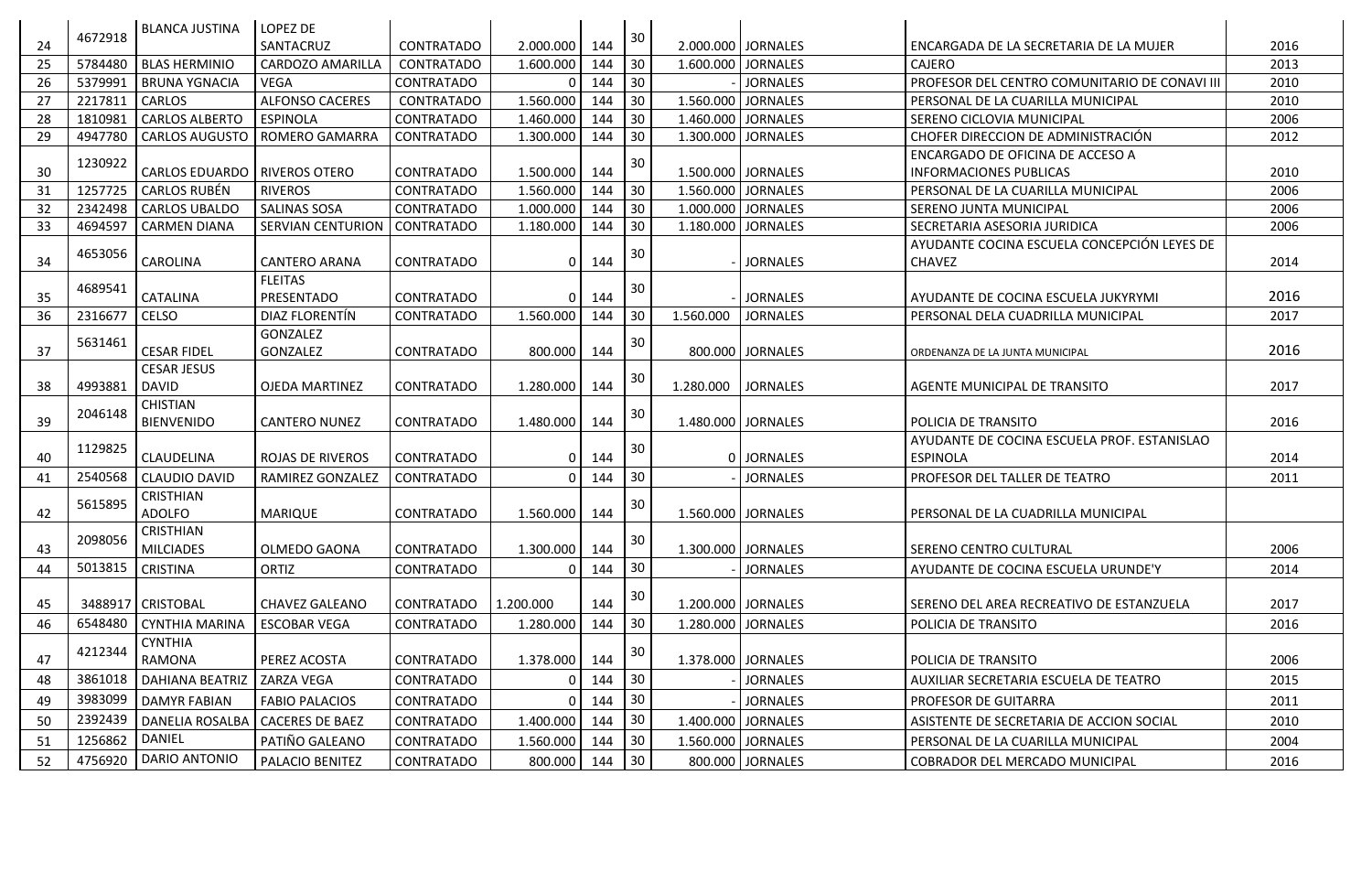| 53 | 1503595 | DEL ROSARIO             | QUIÑONEZ CABAÑAS              | CONTRATADO        | 500.000     | 144           | 30 |                    | 500.000 JORNALES                               | ENCARGADA DE COMERCIALIZACIÓN DE PRODUCTOS ARTESANIA<br>DE ÑANDUTI | 2016         |
|----|---------|-------------------------|-------------------------------|-------------------|-------------|---------------|----|--------------------|------------------------------------------------|--------------------------------------------------------------------|--------------|
|    |         | <b>DEOLINDA</b>         | <b>GIMENEZ</b>                |                   |             |               |    |                    |                                                | PROFESORA DEL CENTRO COMUNITARIO DEL ARTE                          |              |
| 54 | 1551577 | RAMONA                  | <b>BERKHOLTZ</b>              | CONTRATADO        | $\Omega$    | 144           | 30 |                    | <b>JORNALES</b>                                | DE ALDAMA CAÑADA                                                   | 2011         |
| 55 | 5781796 | <b>DERLIS DAVID</b>     | <b>ACOSTA ROJAS</b>           | <b>CONTRATADO</b> | 1.000.000   | 144           | 30 | 1.000.000          | <b>JORNALES</b>                                | AUXILIAR ADMINISTRATIVO                                            | 2015         |
| 56 | 3323891 | <b>DERLIS JOAQUIN</b>   | <b>CORREA OCAMPOS</b>         | CONTRATADO        | 2.200.000   | 144           | 30 | 2.200.000          | <b>JORNALES</b>                                | JEFE DE CATASTRO                                                   | 2001         |
|    |         |                         |                               |                   |             |               | 30 |                    |                                                | AUXILIAR ADMINISTRATIVO DEL MERCADO                                |              |
| 57 | 3664625 | DIEGO ARMANDO           | <b>VILLAGRA ESPINOLA</b>      | <b>CONTRATADO</b> | 1.200.000   | 144           |    | 1.200.000 JORNALES |                                                | <b>MUNICIPAL</b>                                                   | 2017         |
| 58 | 1223116 | <b>EDUARDO</b>          | RAMIREZ                       | CONTRATADO        | 2.650.000   | 144           | 30 |                    | 2.650.000 JORNALES                             | <b>CHOFER MOTONIVELADORA</b>                                       | 2010         |
| 59 | 6263431 | <b>EDUARDO</b>          | ALDANA ESCURRA                | CONTRATADO        | 1.280.000   | 144           | 30 | 1.280.000 JORNALES |                                                | POLICIA DE TRANSITO                                                | 2017         |
| 60 | 1823791 | <b>ELOISA</b>           | <b>CANDIA</b>                 | CONTRATADO        | 1.276.000   | 144           | 30 |                    | 1.276.000 JORNALES                             | LIMPIADORA DE LA INSTITUCIÓN                                       | 2001         |
| 61 | 925860  | <b>ELVIRA</b>           | MANCUELLO                     | <b>CONTRATADO</b> |             | 144           | 30 |                    | <b>JORNALES</b>                                | AYUDANTE DE COCINA ESCUELA URUNDE'Y                                | 2015         |
| 62 | 1701557 | <b>EMILIANO</b>         | <b>DIAZ</b>                   | CONTRATADO        | 2.184.000   | 144           | 30 | 2.184.000          | <b>JORNALES</b>                                | <b>CHOFER CUADRILLA MUNICIPAL</b>                                  | 2013         |
| 63 | 5421873 | EMMANUEL                | <b>LOPEZ CORONEL</b>          | <b>CONTRATADO</b> | 1.560.000   | 144           | 30 | 1.560.000          | <b>JORNALES</b>                                | PERSONAL DE LA CUARILLA MUNICIPAL                                  | 2016         |
|    | 3690061 | <b>ENRIQUE</b>          |                               |                   |             |               | 30 |                    |                                                | CONSULTORIA Y FORTALECIMIENTO DE LOS CENTROS                       |              |
| 64 |         | <b>ALBERTO</b>          | <b>ESCOBAR OVELAR</b>         | CONTRATADO        | $\mathbf 0$ | 144           |    |                    | <b>JORNALES</b>                                | <b>COMUNITARIOS</b>                                                | 2012         |
|    | 2072917 |                         | GALEANO                       |                   |             |               | 30 |                    |                                                |                                                                    |              |
| 65 |         | <b>FAUSTO</b>           | <b>GUERRERO</b>               | <b>CONTRATADO</b> | 1.500.000   | 144           |    | 1.500.000 JORNALES |                                                | SEPULTURERO DEL CEMENTERIO MUNICIPAL                               | 2001         |
| 66 | 1297237 | <b>FEDERICO</b>         | <b>MARECOS</b><br>HERMOSILLA  | <b>CONTRATADO</b> | 1.800.000   | 145           | 30 |                    | <b>HONORARIOS</b><br>1.800.000   PROFESIONALES | ASESOR DEL DEPARTAMENTO DE CULTURA                                 | 2016         |
| 67 | 2913774 | <b>FELICIA</b>          | SERVIAN OJEDA                 | CONTRATADO        | 1.000.000   | 144           | 30 | 1.000.000 JORNALES |                                                | LIMPIADORA DEL CENTRO CULTURAL                                     | 2011         |
|    |         |                         |                               |                   |             |               |    |                    |                                                | PROFESORA DE EXPRESION CORPORAL DE LA                              |              |
| 68 | 1843170 | <b>FELINA RAQUEL</b>    | RODRIGUEZ ACOSTA              | <b>CONTRATADO</b> | $\mathbf 0$ | 144           | 30 |                    | 0 JORNALES                                     | <b>ESCUELA DE TEATRO</b>                                           | 2017         |
|    |         |                         |                               |                   |             |               |    |                    |                                                | PROFESOR AUXILIAR DE CORO MUNICIPAL DE LA                          |              |
| 69 | 439792  | <b>FELIX</b>            | FERREIRA MORINIGO             | <b>CONTRATADO</b> | $\mathbf 0$ | 144           | 30 |                    | <b>JORNALES</b>                                | <b>TERCERA EDAD</b>                                                | 2016         |
|    | 1809865 |                         |                               |                   |             |               | 30 |                    |                                                |                                                                    |              |
| 70 |         | <b>FIDEL</b>            | <b>COLMAN GIMENEZ</b>         | <b>CONTRATADO</b> | 2.081.690   | 144           |    | 2.081.690          | <b>JORNALES</b>                                | PERSONAL DE LA CUADRILLA MUNICIPAL                                 | 2016         |
|    | 1790789 |                         |                               |                   |             |               | 30 |                    |                                                | Ayudante de Cocina de la Escuela Bàsica Nº                         |              |
| 71 |         | <b>FIDELINA</b>         | RUIZ DIAZ ZARACHO             | <b>CONTRATADO</b> | $\mathbf 0$ | 144           |    |                    | <b>JORNALES</b>                                | 6.660 Vecinos Unidos                                               | 2016         |
|    | 1558227 |                         |                               |                   |             |               | 30 |                    | <b>HONORARIOS</b>                              |                                                                    |              |
| 72 |         | <b>FLORIA</b>           | PIRIS AGUILERA                | <b>CONTRATADO</b> | 4.400.000   | 145           |    |                    | 4.400.000   PROFESIONALES                      | FISCALIZADORA DE OBRAS DE FONACIDE                                 | 2015         |
|    | 2352462 |                         | <b>MANCUELLO</b>              |                   |             |               | 30 |                    |                                                |                                                                    |              |
| 73 |         | <b>FRANCISCO JAVIER</b> | SAMANIEGO                     | CONTRATADO        | 1.245.000   | 144           | 30 |                    | 1.245.000 JORNALES                             | <b>INSPECTOR DE CATASTRO</b>                                       | 2006<br>2012 |
| 74 | 3823511 | <b>FREDY GABRIEL</b>    | <b>TRINIDAD GONZALEZ</b>      | <b>CONTRATADO</b> | 1.500.000   | 144           |    | 1.500.000          | <b>JORNALES</b>                                | <b>CHOFER TRACTOR AGRICOLA</b>                                     |              |
| 75 | 1247968 | <b>GILBERTO</b>         | SARACHO OVELAR                | <b>CONTRATADO</b> | 1.560.000   | 144           | 30 | 1.560.000          | <b>JORNALES</b>                                | PERSONAL DE LA CUARILLA MUNICIPAL                                  | 2001         |
| 76 | 1888963 | GILL                    | <b>ALFONSO JARA</b>           | <b>CONTRATADO</b> | 1.560.000   | 144           | 30 | 1.560.000          | <b>JORNALES</b>                                | VIGILANTE DEL LOCAL MUNICIPAL                                      | 2001         |
| 77 | 2091234 | <b>GLADIS</b>           | <b>GONZALEZ DE</b><br>RAMIREZ | <b>CONTRATADO</b> | $\mathbf 0$ | 144           | 30 |                    | <b>JORNALES</b>                                | COCINERA ESCUELA CONCEPCIÓN LEYES DE CHAVEZ                        | 2014         |
|    |         | <b>GLADYS</b>           |                               |                   |             |               |    |                    |                                                | COCINERA DE LA ESCUELA BÁSICA Nº 1019 ESPIRITU                     |              |
| 78 |         | 1947556 ELIZABETH       | <b>CENTURION</b>              | CONTRATADO        |             | $0 \quad 144$ | 30 |                    | <b>JORNALES</b>                                | SANTO                                                              | 2017         |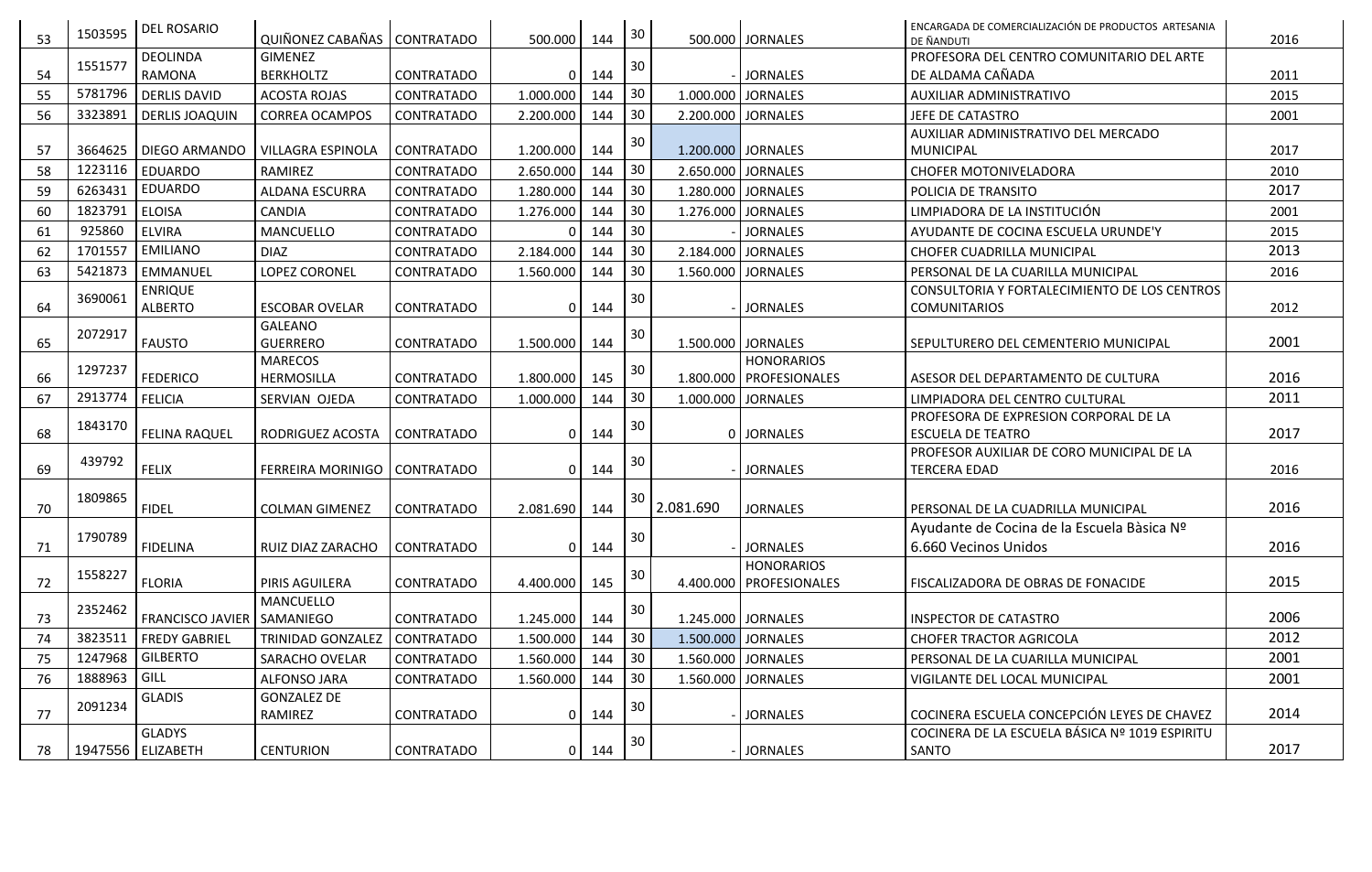| 79  |         | 3323239 GLADYS ESTELA   | ORTEGA DUARTE           | <b>CONTRATADO</b> | 1.200.000      | 144 | 30 |                      | 1.200.000 JORNALES | <b>CONSEJERA DE CODENI</b>                                   | 2012 |
|-----|---------|-------------------------|-------------------------|-------------------|----------------|-----|----|----------------------|--------------------|--------------------------------------------------------------|------|
| 80  | 4455573 | <b>GLADYS ZUNILDA</b>   | <b>TOLEDO BENITEZ</b>   | CONTRATADO        | 1.200.000      | 144 | 30 |                      | 1.200.000 JORNALES | CONSEJERA DE CODENI                                          | 2013 |
| 81  | 2189180 | <b>GLORIA RAMONA</b>    | ORTEGA SOLEY            | CONTRATADA        | $\Omega$       | 144 | 30 |                      | 0 JORNALES         | COCINERA ESCUELA CONCEPCIÓN LEYES DE CHAVEZ                  | 2017 |
| 82  | 2392469 | <b>GLORIA ROSSANA</b>   | VELAZQUEZ G.            | CONTRATADO        |                | 144 | 30 |                      | <b>JORNALES</b>    | COCINERA ESCUELA JUKYRYMI                                    | 2014 |
| 83  | 3750268 | <b>GRACIELA</b>         | VAZQUEZ MIÑO            | CONTRATADO        | $\Omega$       | 144 | 30 |                      | <b>JORNALES</b>    | COCINERA ESCUELA PROF. ESTANISLAO ESPINOLA                   | 2014 |
| 84  | 3819310 | <b>GRACIELA</b>         | PRESENTADO              | <b>CONTRATADO</b> | 0              | 144 | 30 |                      | <b>JORNALES</b>    | AYUDANTE DE COCINA ESCUELA JUKYRYMI                          | 2014 |
|     |         | <b>GUADALUPE</b>        |                         |                   |                |     | 30 |                      |                    |                                                              |      |
| 85  | 5625542 | <b>CATALINA</b>         | <b>FERNANDEZ</b>        | <b>CONTRATADO</b> | 1.000.000      | 144 |    | 1.000.000 JORNALES   |                    | GUIA MUSEO PARROQUIAL VIRGEN DEL ROSARIO                     | 2017 |
| 86  | 1132395 | <b>GUSTAVO JAVIER</b>   | <b>CRECHI CORONEL</b>   | CONTRATADO        | 1.496.000      | 144 | 30 |                      | 1.496.000 JORNALES | SERENO JUNTA MUNICIPAL                                       | 2006 |
| 87  | 6529318 | <b>GUSTAVO JAVIER</b>   | <b>SALINAS TRINIDAD</b> | CONTRATADO        | 1.200.000      | 144 | 30 | 1.200.000 JORNALES   |                    | SERENO CENTRO DE OPERACIONES POLICIA DE<br><b>TRANSITO</b>   | 2017 |
|     |         | <b>HECTOR AMADO</b>     | CARDOZO                 |                   |                |     |    |                      |                    |                                                              |      |
| 88  | 2987093 |                         | LEGUIZAMON              | CONTRATADO        | 1.560.000      | 144 | 30 | 1.560.000 JORNALES   |                    | PERSONAL DE LA CUARILLA MUNICIPAL                            | 2017 |
| 89  | 2100335 | <b>HECTOR VIDAL</b>     | <b>MEDINA</b>           | CONTRATADO        | 1.560.000      | 144 | 30 | 1.560.000            | <b>JORNALES</b>    | PERSONAL DE LA CUARILLA MUNICIPAL                            | 2016 |
| 90  | 327268  | <b>HEIDE EMILIA</b>     | ALDAMA CAÑETE           | CONTRATADO        | 2.200.000      | 144 | 30 | 2.200.000            | <b>JORNALES</b>    | DIRECTORA DE CODENI                                          | 2006 |
| 91  | 4783445 | <b>HERNAN</b>           | <b>BAEZ GUERRERO</b>    | CONTRATADO        | 0 <sub>1</sub> | 144 | 30 |                      | <b>JORNALES</b>    | PROFESOR DE GUITARRA                                         | 2012 |
| 92  | 5312526 | <b>HERNAN</b>           | <b>MERELES CARDOZO</b>  | <b>CONTRATADO</b> | 1.560.000      | 144 | 30 | 1.560.000            | <b>JORNALES</b>    | PERSONAL DE LA CUARILLA MUNICIPAL                            | 2016 |
| 93  | 818645  | <b>HIGINIO</b>          | <b>BRITOS BAREIRO</b>   | CONTRATADO        | 1.400.000      | 144 | 30 | 1.400.000            | <b>JORNALES</b>    | ENCARGADO DE BIBLIOTECA DEL CENTRO CULTURAL                  | 2006 |
| 94  | 4186782 | <b>HUGO FRANCISCO</b>   | <b>CABRERA ORTEGA</b>   | <b>CONTRATADO</b> | 0              | 144 | 30 |                      | <b>JORNALES</b>    | PROFESOR DEL TALLER DE TEATRO                                | 2012 |
| 95  | 4385687 | <b>HUGO JAVIER</b>      | ZORRILLA                | CONTRATADO        | 1.560.000      | 144 | 30 | 1.560.000   JORNALES |                    | PERSONAL DE LA CUARILLA MUNICIPAL                            | 2006 |
| 96  | 2177322 | <b>INOCENCIO</b>        | <b>GAONA</b>            | CONTRATADO        | 1.560.000      | 144 | 30 | 1.560.000            | <b>JORNALES</b>    | PERSONAL DE LA CUARILLA MUNICIPAL                            | 1979 |
| 97  |         | 7897024   ISAAC EMANUEL | <b>RIVEROS BRITEZ</b>   | <b>CONTRATADO</b> | 500.000 144    |     | 30 |                      | 500.000 JORNALES   | AYUDANTE DE VIGILANCIA DE LA PLAZA MARTIN DE<br><b>BARUA</b> | 2016 |
| 98  | 1754829 | <b>ISABELINO</b>        | <b>CABAÑAS BAREIRO</b>  | <b>CONTRATADO</b> | 1.560.000      | 144 | 30 | 1.560.000            | <b>JORNALES</b>    | PERSONAL DE LA CUARILLA MUNICIPAL                            | 2006 |
|     |         |                         | <b>TORALES</b>          |                   |                |     |    |                      |                    |                                                              |      |
| 99  | 4669055 | <b>ISAIAS RODRIGO</b>   | MELGAREJO               | CONTRATADO        | 1.560.000 144  |     | 30 | 1.560.000   JORNALES |                    | PERSONAL DE LA CUADRILLA MUNICIPAL                           | 2017 |
| 100 | 781016  | <b>ISIDRO</b>           | RAMIREZ                 | CONTRATADO        | 1.560.000      | 144 | 30 | 1.560.000            | <b>JORNALES</b>    | PERSONAL DE LA CUARILLA MUNICIPAL                            | 2008 |
| 101 | 4633034 | <b>ISRAEL</b>           | <b>COLMAN RIQUELME</b>  | CONTRATADO        | 1.500.000      | 144 | 30 | 1.500.000            | <b>JORNALES</b>    | <b>CHOFER DE CAMION VOLQUETE</b>                             | 2012 |
| 102 | 5479144 | <b>JESSICA ANDREA</b>   | ALONSO ALMADA           | CONTRATADO        | 1.000.000      | 144 | 30 | 1.000.000            | <b>JORNALES</b>    | SECRETARIA DEL DPTO. DE AGRICULTURA                          | 2006 |
| 103 | 5216443 | <b>JOB DANIEL</b>       | <b>BORDA RODRIGUEZ</b>  | <b>CONTRATADO</b> | 1.410.000      | 144 | 30 | 1.410.000 JORNALES   |                    | AUXILIAR DE ADMINISTRATIVO DE LA JUNTA<br><b>MUNICIPAL</b>   | 2012 |
| 104 | 4257617 | JOSE DE LOS<br>SANTOS   | <b>BELOTTO BRITEZ</b>   | CONTRATADO        | 1.160.000 144  |     | 30 | 1.160.000 JORNALES   |                    | <b>SERENO MERCADO MUNICIPAL</b>                              | 2014 |
| 105 | 7127245 | <b>JOSÉ LUIS</b>        | FRANCO<br>LEGUIZAMON    | <b>CONTRATADO</b> | 900.000 144    |     | 30 |                      | 900.000 JORNALES   | ORDENANZA DIRECCION DOC                                      | 2016 |
| 106 | 2928069 | JOSÉ LUIS               | <b>FERREIRA SALINAS</b> | <b>CONTRATADO</b> | 1.560.000      | 144 | 30 |                      | 1.560.000 JORNALES | PERSONAL DE LA CUARILLA MUNICIPAL                            | 2006 |
| 107 | 3709771 | JOSÉ LUIS               | <b>GONZALEZ BARBOTE</b> | <b>CONTRATADO</b> | 800.000        | 144 | 30 |                      | 800.000 JORNALES   | AUXILIAR DE SECRETARIA DE DEPORTES                           | 2010 |
| 108 | 2498038 | <b>JOSEFINA</b>         | <b>GONZALEZ VERA</b>    | CONTRATADO        | 1.290.000      | 144 | 30 |                      | 1.290.000 JORNALES | SECRETARIA DE INTENDENCIA                                    | 2011 |
| 109 | 263419  | <b>JUAN</b>             | <b>BRITEZ RIVEROS</b>   | CONTRATADO        | 2.364.000      | 144 | 30 |                      | 2.364.000 JORNALES | <b>SECRETARIO DE DEPORTES</b>                                | 2006 |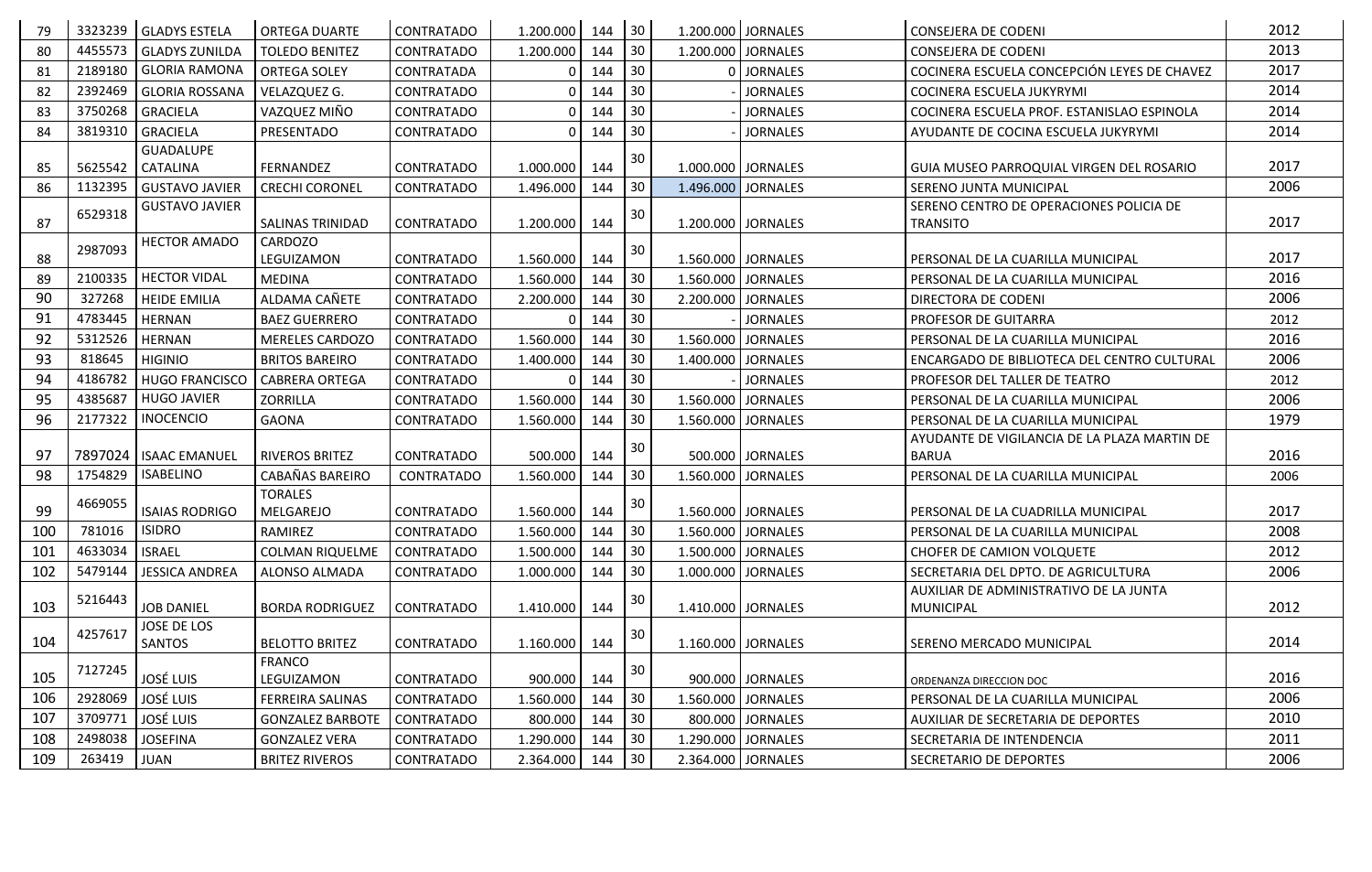| 110 |         | 4647534 JUAN GABRIEL              | ZARATE GONZALEZ                                | CONTRATADO        | 900.000        | 144     | 30     |                    | 900.000 JORNALES                          | <b>ENCARGADO DE TELECENTRO</b>                         | 2010 |
|-----|---------|-----------------------------------|------------------------------------------------|-------------------|----------------|---------|--------|--------------------|-------------------------------------------|--------------------------------------------------------|------|
|     | 5196321 | JUAN JOSÉ                         |                                                |                   |                |         | 30     |                    |                                           |                                                        |      |
| 111 |         | <b>ANTONIO</b>                    | <b>ESCURRA</b>                                 | <b>CONTRATADO</b> | 1.080.000      | 144     |        |                    | 1.080.000 JORNALES                        | AUXILIAR DE INTENDENCIA                                | 2017 |
| 112 | 4001309 | <b>JUAN MANUEL</b>                | <b>MONZON MEDINA</b>                           | <b>CONTRATADO</b> | 1.500.000      | 144     | 30     | 1.500.000          | <b>JORNALES</b>                           | ENCARGADO DE LA SECRETARIA DE LA JUVENTUD              | 2016 |
| 113 | 1666928 | <b>JUAN OBDULIO</b>               | DIAZ DOMINGUEZ                                 | CONTRATADO        | $\Omega$       | 144     | 30     |                    | <b>JORNALES</b>                           | PROFESOR DE GUITARRA                                   | 2010 |
| 114 | 4592890 | <b>JUAN RAMON</b>                 | AMARILLA<br>LEGUIZAMON                         | <b>CONTRATADO</b> | 1.500.000      | 144     | 30     | 1.500.000 JORNALES |                                           | PERSONAL DE LA CUADRILLA MUNICIPAL                     | 2016 |
|     |         | <b>JUANA CAROLINA</b>             |                                                |                   |                |         |        |                    |                                           | SECRETARIA DE LA DIRECCION DE OBRAS                    |      |
| 115 | 5630921 |                                   | <b>TORALES GONZALEZ</b>                        | CONTRATADA        | 800.000        | 144     | $30\,$ |                    | 800.000 JORNALES                          | COMISIONADA A LA JUNTA MUNICIPAL                       | 2017 |
| 116 | 1528353 | <b>JULIO</b>                      | <b>GAMARRA ROJAS</b>                           | <b>CONTRATADO</b> | 1.280.000      | 144     | 30     | 1.280.000          | <b>JORNALES</b>                           | POLICIA DE TRANSITO                                    | 2015 |
|     |         |                                   |                                                |                   |                |         | 30     |                    | <b>HONORARIOS</b>                         |                                                        |      |
| 117 |         | 1136826 JULIO CESAR               | RODRIGUEZ PEREZ                                | CONTRATADO        | 2.235.000      | 145     |        |                    | 2.235.000 PROFESIONALES                   | ASESOR DE LA JUNTA MUNICIPAL                           | 2017 |
| 118 | 3252500 | <b>KARINA</b><br><b>ELIZABETH</b> | <b>ACOSTA</b>                                  | CONTRATADO        | $\overline{0}$ | 144     | 30     |                    | <b>JORNALES</b>                           | COCINERA DE LA ESCUELA VECINOS UNIDOS                  | 2014 |
|     |         | <b>KATERINE</b>                   |                                                |                   |                |         |        |                    |                                           |                                                        |      |
| 119 | 4812562 | ANDREA                            | <b>SOLIS DEVACA</b>                            | CONTRATADO        | 3.300.000      | 141     | 30     | 3.300.000 TECNICO  |                                           | DIRECTORA DE PLANIFICACION Y DESARROLLO                | 2015 |
|     |         |                                   |                                                |                   |                |         |        |                    | <b>HONORARIOS</b>                         | PSICOLOGA - CONMISIONADA COMO ENCARGADA DEL            |      |
| 120 | 3494710 | <b>LAURA DIANA</b>                | CABAÑAS DE BRITEZ                              | <b>CONTRATADO</b> | 2.000.000      | 145     | 30     |                    | 2.000.000   PROFESIONALES                 | DPTO DE ASEO URBANO                                    | 2004 |
|     | 2098883 |                                   | <b>OVANDO</b>                                  |                   |                |         | 30     |                    |                                           | PROFESORA DE CORO MUNICIPAL DE LA TERCERA              |      |
| 121 |         | LAURA MARLENE                     | CAMPUZANO                                      | CONTRATADO        | $\overline{0}$ | 144     |        |                    | JORNALES                                  | EDAD                                                   | 2016 |
|     |         | LEANDRO                           |                                                |                   |                |         | 30     |                    |                                           |                                                        |      |
| 122 | 4544221 | MANUEL                            | <b>GUERRERO RIVEROS</b><br><b>ESTIGARRIBIA</b> | CONTRATADO        | $\overline{0}$ | 144     |        |                    | <b>JORNALES</b>                           | PROFESOR DE GUITARRA                                   | 2016 |
| 123 | 5783062 | LEYDA FABIANA                     | GIMENEZ                                        | <b>CONTRATADO</b> | $\mathbf 0$    | 144     | 30     |                    | <b>JORNALES</b>                           | PROFESOR DEL CENTRO COMUNITARIO DE CONAVI III          | 2012 |
| 124 | 2098061 | LIDER ISAAC                       | <b>VERA VEGA</b>                               | CONTRATADO        | 1.460.000      | 144     | 30     | 1.460.000          | <b>JORNALES</b>                           | SERENO MERCADO MUNICIPAL                               | 2006 |
|     |         |                                   |                                                |                   |                |         |        |                    |                                           | PROFESORA DE DECLAMACIÓN DE LA ESCUELA Y EL TALLER     |      |
| 125 | 2466636 | <b>LIZ ANDREA</b>                 | <b>BENITEZ ISASI</b>                           | CONTRATADO        | $\overline{0}$ | 144     | 30     |                    | <b>JORNALES</b>                           | DE DECLAMACIÓN                                         | 2012 |
|     |         |                                   |                                                |                   |                |         | 30     |                    | <b>HONORARIOS</b>                         |                                                        |      |
| 126 | 4550817 | <b>LIZ BELEN</b>                  | SANCHEZ QUIÑONEZ                               | CONTRATADO        | 1.100.000      | 145     |        |                    | 1.100.000 PROFESIONALES                   | ASESORA DE LA DEFENSORIA DEL PUEBLO                    | 2017 |
| 127 | 3492615 | LUIS ALBERTO                      | MENDEZ                                         | CONTRATADO        | 1.560.000      | 144     | 30     | 1.560.000          | <b>JORNALES</b>                           | PERSONAL DE LA CUARILLA MUNICIPAL                      | 2012 |
| 128 | 6036285 | LUZ ALELY                         | <b>TORALES MENDEZ</b>                          | CONTRATADO        | 1.100.000      | 144     | 30     | 1.100.000          | <b>JORNALES</b>                           | ASISTENTE DE LA DIRECCION DE ADMINISTRACION Y FINANZAS | 2016 |
| 129 | 5711196 | <b>MANUELA</b>                    | <b>VILLALBA ROTELA</b>                         | <b>CONTRATADO</b> | 1.160.000      | 144     | 30     | 1.160.000          | <b>JORNALES</b>                           | PERSONAL DE LA CUARILLA MUNICIPAL                      | 2017 |
| 130 | 2162857 | <b>MARCIANO</b>                   | YEGROS GONZALEZ                                | CONTRATADO        | 1.540.000      | 144     | 30     | 1.540.000          | <b>JORNALES</b>                           | PERSONAL DE LA CUADRILLA MUNICIPAL                     | 2001 |
| 131 | 1519072 | <b>MARCOS</b>                     | DIAZ SAMANIEGO                                 | CONTRATADO        | 1.500.000      | 144     | 30     |                    | 1.500.000 JORNALES                        | CHOFER DE CAMION VOLQUETE                              | 2011 |
| 132 | 2933473 | <b>MARCOS AURELIO</b>             | <b>ACOSTA FIGUEREDO</b>                        | CONTRATADO        | 1.800.000      | 144     | 30     | 1.800.000          | <b>JORNALES</b>                           | AYUDANTE PARA CAMION COMPACTADOR                       | 2004 |
| 133 | 3204412 | <b>MARIA ANDREA</b>               | ACOSTA LEZCANO                                 | CONTRATADO        | 2.200.000      | 145     | 30     | 2.200.000          | <b>HONORARIOS</b><br><b>PROFESIONALES</b> | NUTRICIONISTA - FONACIDE                               | 2010 |
|     |         |                                   |                                                |                   |                |         |        |                    |                                           | AYUDANTE DE COCINA ESCUELA CONCEPCIÓN LEYES            |      |
| 134 |         | 3614739   MARIA CELINA            | LUGO DE ORTIZ                                  | CONTRATADO        |                | $0$ 144 | 30     |                    | - JORNALES                                | DE CHAVEZ                                              | 2017 |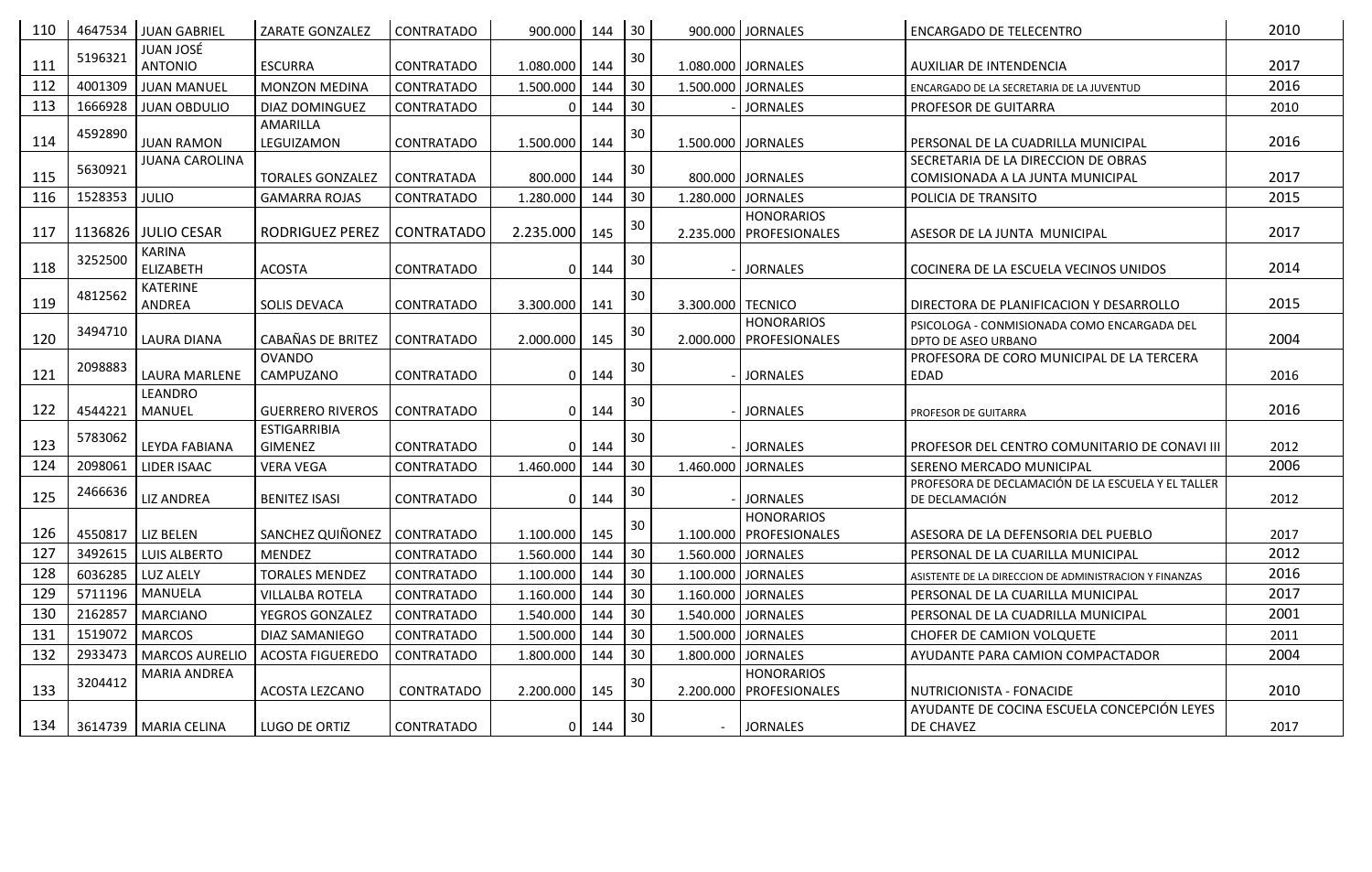|     |         | <b>MARIA DEL</b>                     |                         |                   |                |     | 30     |                      |                         | AYUDANTE DE COCINERA DE LA ESCUELA BÁSICA Nº            |      |
|-----|---------|--------------------------------------|-------------------------|-------------------|----------------|-----|--------|----------------------|-------------------------|---------------------------------------------------------|------|
| 135 | 4982413 | <b>ROSARIO</b>                       | PEREZ VAZQUEZ           | CONTRATADO        | $\Omega$       | 144 |        |                      | <b>JORNALES</b>         | 1359 DON CRLOS CALCENA                                  | 2017 |
| 136 | 2318833 | <b>MARIA ELENA</b>                   | ALCARAZ GOMEZ           | <b>CONTRATADO</b> |                | 144 | 30     |                      | <b>JORNALES</b>         | PROFESORA DE DANZA FOLCLORICA                           | 2014 |
| 137 | 5540070 | <b>MARIA GISSEL</b>                  | PEÑA VERA               | <b>CONTRATADO</b> | 1.300.000      | 144 | 30     | 1.300.000 JORNALES   |                         | AUXILIAR DE DIRECCIÓN DE CATASTRO                       | 2013 |
|     | 1063743 |                                      | CARDOZO DE              |                   |                |     | 30     |                      |                         |                                                         |      |
| 138 |         | <b>MARIA GLORIA</b>                  | <b>MERELES</b>          | <b>CONTRATADO</b> | 0              | 144 |        |                      | <b>JORNALES</b>         | AYUDANTE DE COCINA ESCUELA LAUREANA VEGA                | 2014 |
|     | 1975588 |                                      | <b>ACOSTA DE</b>        |                   |                |     | 30     |                      |                         |                                                         |      |
| 139 |         | <b>MARIA INES</b>                    | CAMPUZANO               | CONTRATADO        | $\overline{0}$ | 144 |        |                      | <b>JORNALES</b>         | COCINERA ESCUELA LAUREANA VEGA                          | 2014 |
| 140 | 2498036 | <b>MARIA LUISA</b>                   | <b>ROMERO</b>           | CONTRATADO        | 1.000.000      | 144 | 30     | 1.000.000 JORNALES   |                         | ENCARGADA DE BIBLIOTECA DEL CENTRO CULTURAL Y ARTESANAL | 2016 |
|     |         | <b>MARIA</b>                         |                         |                   |                |     | 30     |                      |                         | AYUDANTE DE COCINERA DE LA ESCUELA BÁSICA Nº            |      |
| 141 | 5033755 | MAGDALENA                            | <b>FERNANDEZ ROA</b>    | CONTRATADO        | 0              | 144 |        |                      | <b>JORNALES</b>         | 1019 ESPIRITU SANTO                                     | 2017 |
| 143 | 2284382 | <b>MARIA MAXIMA</b>                  | <b>GAONA FRANCO</b>     | <b>CONTRATADO</b> | $\Omega$       | 144 | 30     |                      | <b>JORNALES</b>         | COCINA ESCUELA MEDALLA MILAGROSA                        | 2014 |
| 144 | 3331661 | MARÍA VICTORINA                      | CANTERO                 | CONTRATADO        | 1.560.000      | 144 | 30     |                      | 1.560.000 JORNALES      | PERSONAL DE LA CUARILLA MUNICIPAL                       | 2006 |
| 145 | 1848651 | <b>MARIO LUIS</b>                    | <b>ESCOBAR ROJAS</b>    | CONTRATADO        | 2.362.000      | 141 | 30     | 2.362.000 TECNICO    |                         | <b>ENCARGADO DE COMISIONES VECINALES</b>                | 2012 |
| 146 | 3964042 | <b>MARTA ISABEL</b>                  | RAMIREZ BAEZ            | <b>CONTRATADO</b> | 1.200.000      | 144 | 30     |                      | 1.200.000 JORNALES      | LIQUIDADORA DE IMPUESTOS                                | 2014 |
|     | 1746262 |                                      | SANABRIA                |                   |                |     | 30     |                      |                         |                                                         |      |
| 147 |         | <b>MARTIN</b>                        | <b>GONZALEZ</b>         | CONTRATADO        | 1.276.000      | 144 |        | 1.276.000 JORNALES   |                         | PERSONAL DE LA CUARILLA MUNICIPAL                       | 2006 |
| 148 | 3354855 | <b>MAXIMO DANIEL</b>                 | <b>ORTEGA AYALA</b>     | CONTRATADO        | 1.500.000      | 141 | 30     | 1.500.000 JORNALES   |                         | AUXILIAR DEL DIRECCIÓN DE TRANSITO                      | 2016 |
|     | 1026790 | MEDARDO                              |                         |                   |                |     | 30     |                      | <b>HONORARIOS</b>       |                                                         |      |
| 149 |         | SALUSTIANO                           | <b>BOGADO GONZALEZ</b>  | CONTRATADO        | 4.950.000      | 145 |        |                      | 4.950.000 PROFESIONALES | ASESOR ECONÓMICO Y CONTADOR                             | 2007 |
| 150 | 1574567 | <b>MERCEDES</b>                      | <b>GONZALEZ RECALDE</b> | <b>CONTRATADO</b> | 1.560.000      | 144 | 30     | 1.560.000 JORNALES   |                         | PERSONAL DE LA CUARILLA MUNICIPAL                       | 2016 |
| 151 | 1754110 | <b>MERCEDES</b>                      | ALVAREZ                 | CONTRATADO        | 1.276.000      | 144 | 30     | 1.276.000 JORNALES   |                         | LIMPIADORA DE LA INSTITUCIÓN                            | 2006 |
|     | 619291  | MIGUEL ÁNGEL                         | RODRÍGUEZ               |                   |                |     | 30     |                      |                         |                                                         |      |
| 152 |         |                                      | FERNANDEZ               | CONTRATADO        | 5.000.000      | 141 |        | 5.000.000 TECNICO    |                         | DIRECTOR DE RECAUDACIÓN                                 | 2012 |
| 153 | 3854793 | MILNER RODRIGO                       | <b>FRANCO ALEMAN</b>    | CONTRATADO        | 1.100.000      | 144 | $30\,$ | 1.100.000 JORNALES   |                         | CHOFER DE DIRECCIÓN DE OBRAS                            | 2011 |
|     | 2046954 |                                      | <b>CHAVEZ DE</b>        |                   |                |     | 30     |                      |                         |                                                         |      |
| 154 |         | <b>MIRIAN ELISA</b>                  | CORONEL                 | <b>CONTRATADO</b> | 1.300.000      | 144 |        | 1.300.000 JORNALES   |                         | <b>COBRADORA DE MERCADO</b>                             | 2009 |
| 155 | 2943206 | <b>MIRTHA</b>                        | <b>INSFRAN</b>          | CONTRATADO        | 1.430.000      | 144 | 30     |                      | 1.430.000 JORNALES      | LIMPIADORA JUNTA MUNICIPAL                              | 2001 |
| 156 | 2122790 | <b>MIRYAN</b>                        | ARZAMENDIA              | CONTRATADO        | 1.560.000      | 144 | 30     | 1.560.000 JORNALES   |                         | PERSONAL DE LA CUARILLA MUNICIPAL                       | 2001 |
|     | 3228515 | NATALIA NOEMÍ                        |                         |                   |                |     | 30     |                      | <b>HONORARIOS</b>       |                                                         |      |
| 157 |         |                                      | CÁCERES GAONA           | CONTRATADO        | 1.900.000      | 145 |        |                      | 1.900.000 PROFESIONALES | NUTRICIONISTA - FONACIDE                                | 2014 |
|     | 1432314 | NICASIO DEL                          |                         |                   |                |     | 30     |                      |                         |                                                         |      |
| 158 |         | PILAR                                | <b>OVIEDO</b>           | CONTRATADO        | 1.560.000      | 144 |        | 1.560.000   JORNALES |                         | PERSONAL DE LA CUARILLA MUNICIPAL                       | 2012 |
| 159 | 569379  |                                      | SANABRIA DE             |                   |                |     | 30     |                      |                         | PROFESORA DE LITERATUTA DE LA ESCUELA DE                |      |
|     |         | <b>NIDIA</b>                         | SANTANDER               | <b>CONTRATADO</b> | 1.000.000      | 144 |        |                      | 1.000.000 JORNALES      | DECLAMACIÓN                                             | 2001 |
| 160 | 928582  | NIDIA EULOGIA                        | <b>ACOSTA DE PEREZ</b>  | CONTRATADO        | 1.276.000      | 144 | 30     | 1.276.000 JORNALES   |                         | LIMPIADORA DE LA INSTITUCIÓN                            | 2006 |
| 161 | 3516113 |                                      |                         |                   |                |     | 30     |                      |                         | AYUDANTE COCINA ESCUELA CONCEPCIÓN LEYES DE             | 2014 |
|     |         | NIDIA RAQUEL<br><b>NILDA ANTONIA</b> | <b>MEZA ROBLES</b>      | CONTRATADO        |                | 144 |        |                      | <b>JORNALES</b>         | CHAVEZ                                                  |      |
| 162 | 3524751 |                                      | <b>RICHER CHAVEZ</b>    | CONTRATADO        | 1.100.000      | 144 | 30     | 1.100.000 JORNALES   |                         | SECRETARIA DE DEPARTAMENTO DE SUMINISTRO                | 2017 |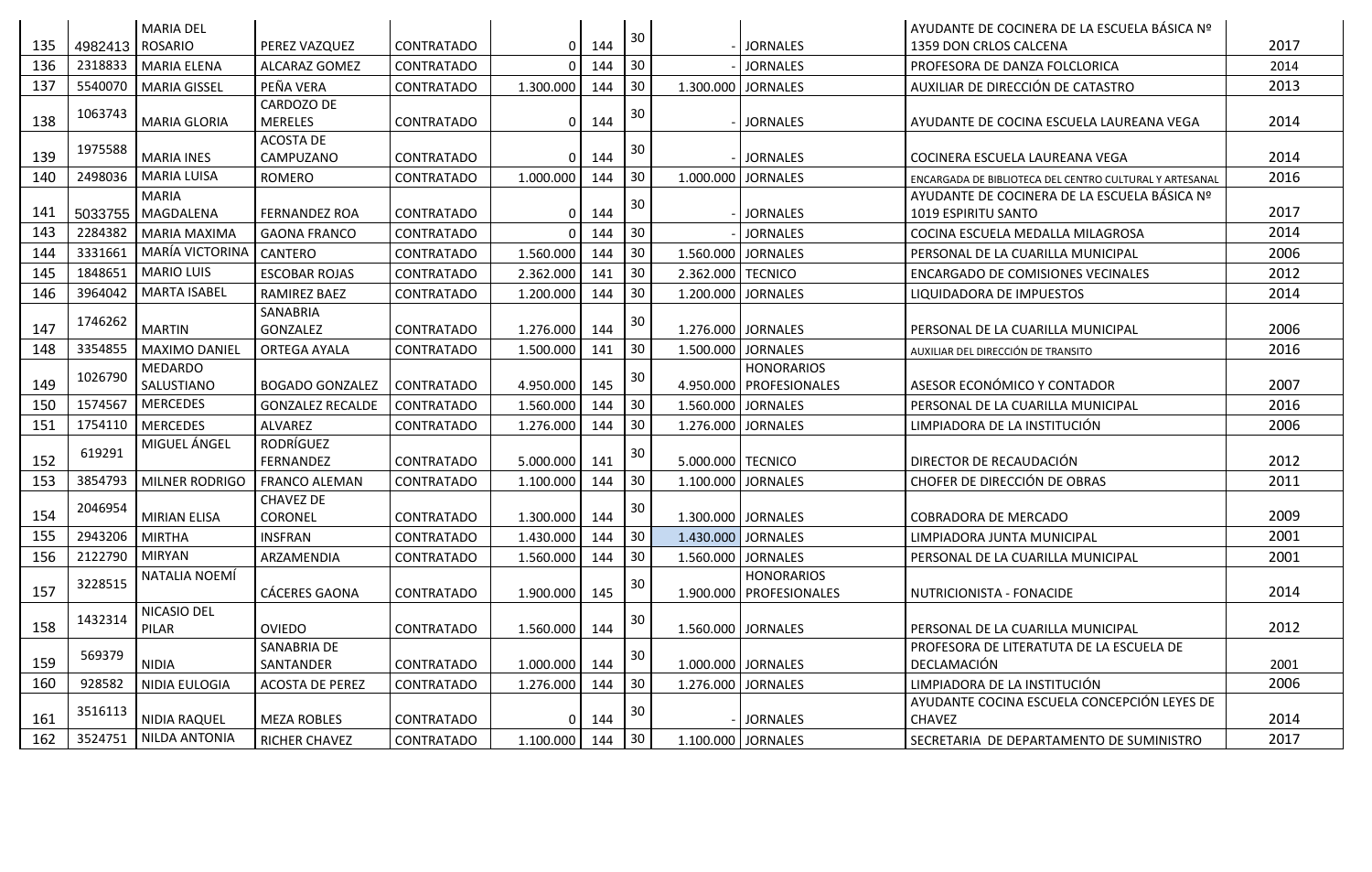|     | 3982589 | <b>NILDA</b>          | GONZALEZ                      |                   |             |     |        |           | <b>HONORARIOS</b>         |                                                                   |      |
|-----|---------|-----------------------|-------------------------------|-------------------|-------------|-----|--------|-----------|---------------------------|-------------------------------------------------------------------|------|
| 163 |         | <b>CONCEPCION</b>     | CABALLERO                     | <b>CONTRATADO</b> | 2.200.000   | 145 | 30     |           | 2.200.000   PROFESIONALES | DIRECTORA DE SALUBRIDAD E HIGIENE                                 | 2016 |
|     | 4132772 | NÍNIVE MARIA          |                               |                   |             |     | 30     |           |                           |                                                                   |      |
| 164 |         | ALEJANDRA             | <b>ARCE CHAMORRO</b>          | <b>CONTRATADO</b> | $\Omega$    | 144 |        |           | <b>JORNALES</b>           | PROFESORA DE DANZA JAZZ                                           | 2010 |
| 165 | 3448169 | <b>NOELIA ISIDORA</b> | SALINAS CABAÑAS               | CONTRATADO        | 1.180.000   | 144 | 30     |           | 1.180.000 JORNALES        | <b>RECEPCIONISTA</b>                                              | 2004 |
| 166 | 3303069 | <b>NORMA BEATRIZ</b>  | PEREZ RUIZ                    | CONTRATADO        |             | 144 | 30     |           | <b>JORNALES</b>           | COCINERA ESCUELA URUNDE'Y                                         | 2014 |
|     | 1796682 |                       | LEGUIZAMÓN                    |                   |             |     | 30     |           |                           |                                                                   |      |
| 167 |         | <b>OSCAR</b>          | <b>OVELAR</b>                 | <b>CONTRATADO</b> | 2.000.000   | 144 |        |           | 2.000.000   JORNALES      | PERSONAL DE LA CUADRILLA MUNICIPAL                                | 2016 |
|     | 2103153 | <b>OSCAR ARSENIO</b>  | ALVARENGA                     |                   |             |     | 30     |           |                           |                                                                   |      |
| 168 |         |                       | CABAÑAS                       | <b>CONTRATADO</b> | 1.560.000   | 144 |        |           | 1.560.000 JORNALES        | PERSONAL DE LA CUARILLA MUNICIPAL                                 | 2017 |
| 169 | 4218576 | OSCAR ASUNCIÓN        | <b>RODRIGUEZ ORTIZ</b>        | CONTRATADO        | 1.800.000   | 144 | 30     |           | 1.800.000 JORNALES        | ENCARGADO DE MANTENIMIENTO Y REPARACIONES DE REP.<br><b>MUNIC</b> | 2016 |
| 170 | 1245050 | <b>PABLO</b>          | <b>ROA</b>                    | CONTRATADO        | 1.700.000   | 144 | 30     | 1.700.000 | <b>JORNALES</b>           | DIRECTOR DEL MERCADO MUNICIPAL                                    | 2016 |
|     |         |                       |                               |                   |             |     |        |           |                           | PROFESORA DE DECLAMACIÓN DE LA ESCUELA DE                         |      |
| 171 | 1697871 | PAOLA MARIA           | ROJAS PANIAGUA                | <b>CONTRATADO</b> | $\mathbf 0$ | 144 | 30     |           | <b>JORNALES</b>           | DECLAMACIÓN                                                       | 2010 |
|     | 3974912 |                       |                               |                   |             |     | 30     |           |                           | PROFESORA DEL CENTRO COMUNITARIO DEL ARTE                         |      |
| 172 |         | PAOLA ASUNCIÓN        | ZARZA VEGA                    | <b>CONTRATADO</b> | $\mathbf 0$ | 144 |        |           | <b>JORNALES</b>           | DE ALDAMA CAÑADA                                                  | 2012 |
|     | 4580207 | <b>PEDRO</b>          |                               |                   |             |     | 30     |           |                           |                                                                   |      |
| 173 |         | <b>INOCENCIO</b>      | ROMERO BRITEZ                 | CONTRATADO        | 2.500.000   | 144 |        |           | 2.500.000 JORNALES        | ENCARGADO DEL DEPARTAMENTO DE ASEO URBANO                         | 2015 |
| 174 | 2902965 | PEDRO PATRICIO        | <b>PAREDES</b>                | CONTRATADO        | 1.500.000   | 144 | 30     | 1.500.000 | <b>JORNALES</b>           | <b>CAMION BOLQUETE</b>                                            | 2017 |
| 175 | 1489727 | <b>PORFIRIA</b>       | LÓPEZ DE MORENO               | <b>CONTRATADO</b> | 1.298.000   | 144 | 30     | 1.298.000 | <b>JORNALES</b>           | LIMPIADORA DE LA INSTITUCIÓN                                      | 2007 |
| 176 | 713751  | PORFIRIO SAMUEL       | <b>CACERES REINOZZO</b>       | <b>CONTRATADO</b> | 800.000     | 144 | 30     | 800.000   | <b>JORNALES</b>           | SERENO DE CAPEDI                                                  | 2004 |
|     | 2315455 |                       | <b>BARBOTTE DE</b>            |                   |             |     | 30     |           |                           |                                                                   |      |
| 177 |         | RAFAELA               | <b>YEGROS</b>                 | <b>CONTRATADO</b> | 1.500.000   | 144 |        |           | 1.500.000 JORNALES        | ASISTENDE DE LA SECRETARIA DE LA MUJER                            | 2016 |
| 178 | 1771781 | <b>RAMON</b>          | <b>BENITEZ ESCOBAR</b>        | CONTRATADO        | 1.378.000   | 144 | 30     | 1.378.000 | <b>JORNALES</b>           | POLICIA DE TRANSITO                                               | 2001 |
|     | 1713845 | RAMON ARTEMIO         |                               |                   |             |     | 30     |           | <b>HONORARIOS</b>         |                                                                   |      |
| 179 |         |                       | ALDAMA CENTURIÓN   CONTRATADO |                   | 3.900.000   | 145 |        |           | 3.900.000 PROFESIONALES   | JEFE DE GABINETE                                                  | 2014 |
| 180 | 1898186 | <b>RAMONA</b>         | ORTIZ OJEDA                   | CONTRATADO        | 2.362.070   | 144 | 30     |           | 2.362.070 JORNALES        | ENCARGADA DE SECRETARIA DE ACCION SOCIAL                          | 2010 |
| 181 | 1667958 | <b>REGIS</b>          | CABAÑAS RIVEROS               | <b>CONTRATADO</b> | 1.200.000   | 144 | 30     |           | 1.200.000 JORNALES        | SERENO CICLOVIA MUNICIPAL                                         | 2015 |
| 182 | 4635983 | REINALDO              | ALFONSO RUIZ DIAZ             | <b>CONTRATADO</b> | 1.560.000   | 144 | 30     |           | 1.560.000 JORNALES        | PERSONAL DE LA CUADRILLA MUNICIPAL                                | 2017 |
| 183 | 5024267 | <b>RICARDO</b>        | <b>GAONA</b>                  | <b>CONTRATADO</b> | 1.200.000   | 144 | 30     | 1.200.000 | <b>JORNALES</b>           | <b>CHOFER DE CODENI</b>                                           | 2017 |
|     | 5626982 | RICHARD               |                               |                   |             |     | $30\,$ |           |                           |                                                                   |      |
| 184 |         | <b>GILBERTO</b>       | <b>FRETES OVELAR</b>          | <b>CONTRATADO</b> | 1.280.000   | 144 |        |           | 1.280.000 JORNALES        | POLICIA DE TRANSITO                                               | 2017 |
| 185 | 4387304 | <b>ROBERT DAMIR</b>   | <b>JARA MARECOS</b>           | CONTRATADO        |             | 144 | 30     |           | <b>JORNALES</b>           | <b>PROFESOR DE GUITARRA</b>                                       | 2013 |
| 186 | 4752535 | <b>ROBERTO</b>        | <b>FIGUEREDO</b>              | <b>CONTRATADO</b> | 2.200.000   | 144 | 30     | 2.200.000 | <b>JORNALES</b>           | <b>CHOFER CAMION COMPACTADOR</b>                                  | 2011 |
|     | 4186368 |                       |                               |                   |             |     | 30     |           |                           | PROFESOROR DE TEORIA TEATRAL DE LA ESCUELA DE                     |      |
| 187 |         | ROBERTO RAMON         | <b>GONZALEZ ROMAN</b>         | <b>CONTRATADO</b> | 0           | 144 |        |           | <b>JORNALES</b>           | <b>TEATRO</b>                                                     | 2011 |
|     | 4109409 |                       |                               |                   |             |     | 30     |           | <b>HONORARIOS</b>         |                                                                   |      |
| 188 |         | <b>RODOLFO</b>        | VILLASBOA PÉREZ               | <b>CONTRATADO</b> | 2.500.000   | 145 |        |           | 2.500.000 PROFESIONALES   | ENCARGADO DEL DEPARTAMENTO DE AGRICULTURA                         | 2017 |
| 189 | 6258341 | <b>RODRIGO FABIAN</b> | LEÓN FRETES                   | CONTRATADO        | 1.560.000   | 144 | 30     |           | 1.560.000 JORNALES        | PERSONAL DE LA CUADRILLA MUNICIPAL                                | 2017 |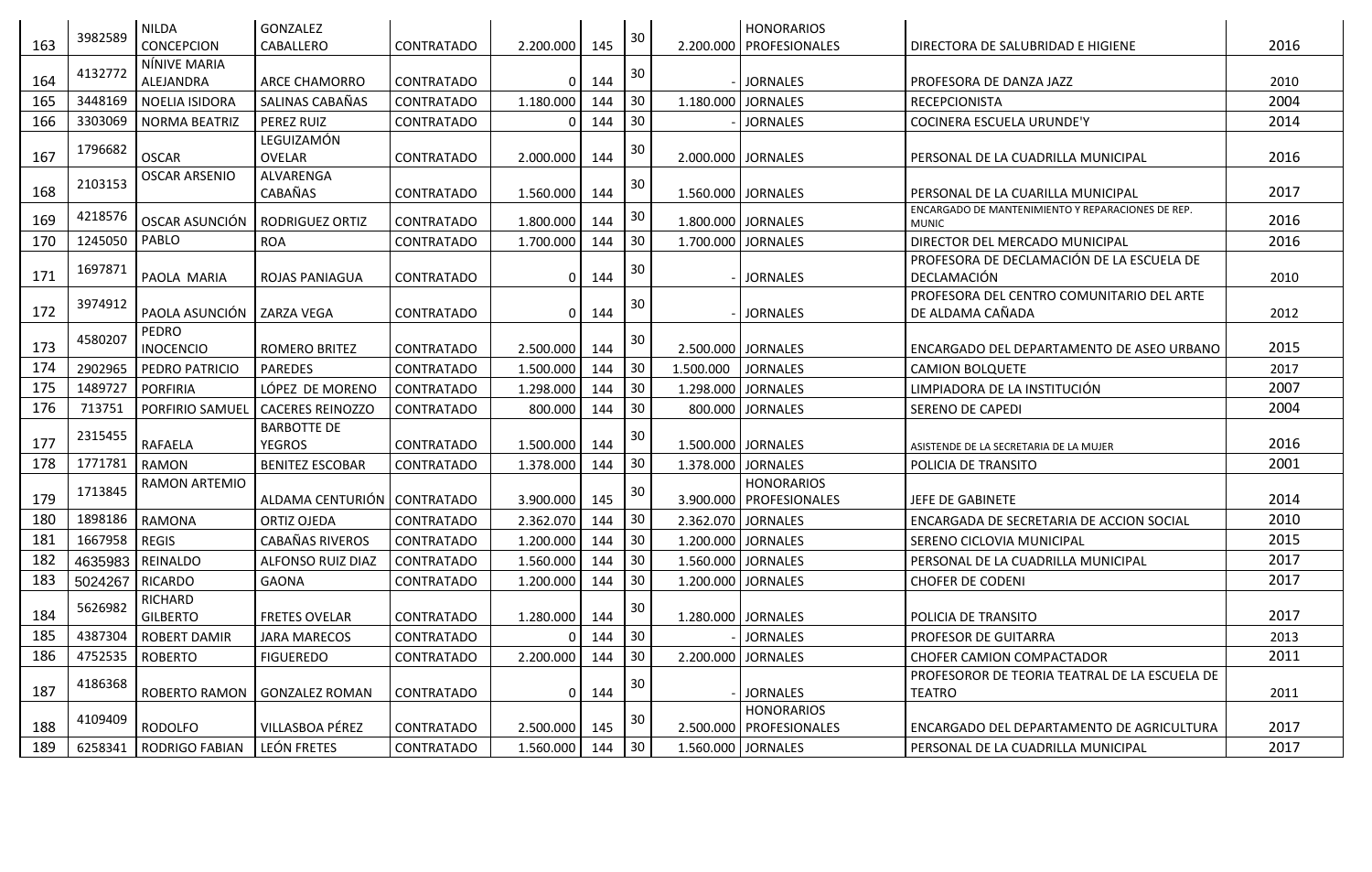|     | 4227809         | ROLANDO                        | MANCUELLO                |                   |                |     | 30 |                      |                    |                                              |      |
|-----|-----------------|--------------------------------|--------------------------|-------------------|----------------|-----|----|----------------------|--------------------|----------------------------------------------|------|
| 190 |                 | <b>ENMANUEL</b>                | <b>MEDINA</b>            | <b>CONTRATADO</b> | 4.400.000      | 141 |    | 4.400.000 TECNICO    |                    | <b>DIRECTOR DE OBRAS</b>                     | 2015 |
| 191 | 4981501         | <b>ROMINA</b>                  | <b>FLORENTIN MEDINA</b>  | CONTRATADO        | 1.150.000      | 144 | 30 |                      | 1.150.000 JORNALES | SECRETARIA DE LA DIRECCION DE OBRAS          | 2011 |
| 192 | 5383779         | RONALD ALEXIS                  | <b>TANASIO MEZA</b>      | <b>CONTRATADO</b> | 1.000.000      | 144 | 30 |                      | 1.000.000 JORNALES | <b>AUXILIAR DE UOC</b>                       | 2008 |
| 193 | 3331686         | <b>RONNY EMILIO</b>            | <b>AMARILLA RIVEROS</b>  | <b>CONTRATADO</b> | 1.500.000      | 144 | 30 |                      | 1.500.000 JORNALES | <b>CHOFER DE TRACTOR AGRICOLA</b>            | 2011 |
| 194 | 5383925         | <b>RUTH MARIZA</b>             | <b>TORRES GOMEZ</b>      | <b>CONTRATADO</b> | 0              | 144 | 30 |                      | <b>JORNALES</b>    | PROFESORA AUXILIAR DE DANZA FOLCLORICA       | 2013 |
|     | 1961195         |                                | <b>ESCOBAR</b>           |                   |                |     | 30 |                      |                    |                                              |      |
| 195 |                 | SANTIAGO                       | PRESENTADO               | <b>CONTRATADO</b> | 1.160.000      | 144 |    |                      | 1.160.000 JORNALES | <b>SERENO POLIDEPORTIVO MUNICIPAL</b>        | 1985 |
| 196 | 1282634         | SANTOS                         | <b>ROJAS ORTEGA</b>      | <b>CONTRATADO</b> | 1.080.000      | 144 | 30 | 1.080.000 JORNALES   |                    | SERENO MUNICIPAL (ESCUELA YBYRATY)           | 2006 |
| 197 | 7470550         | <b>SARA BELEN</b>              | <b>SALINAS DAVALOS</b>   | <b>CONTRATADO</b> | 500.000        | 144 | 30 |                      | 500.000 JORNALES   | <b>ASISTENTE DE TESORERIA</b>                | 2017 |
|     |                 |                                |                          |                   |                |     | 30 |                      |                    | COCINERA DE LA ESCUELA BÁSICA Nº 1359 DON    |      |
| 198 | 3534668 SILVINA |                                | LOPEZ RUIZ DIAZ          | <b>CONTRATADO</b> | $\mathbf{0}$   | 144 |    |                      | <b>JORNALES</b>    | <b>CRLOS CALCENA</b>                         | 2017 |
| 199 | 1094356         | SINDULFO                       | <b>GONZALEZ MENDEZ</b>   | <b>CONTRATADO</b> | 1.500.000      | 144 | 30 | 1.500.000            | <b>JORNALES</b>    | <b>CAMION BOLQUETE</b>                       | 2017 |
| 200 | 3493490         | <b>TOMAS</b>                   | <b>MORINIGO</b>          | <b>CONTRATADO</b> | 1.800.000      | 144 | 30 | 1.800.000            | <b>JORNALES</b>    | AYUDANTE CAMION COMPACTADOR                  | 2010 |
|     | 2082599         | <b>VICTOR</b>                  |                          |                   |                |     | 30 |                      |                    |                                              |      |
| 201 |                 | ARMANDO                        | <b>COLMAN ROJAS</b>      | <b>CONTRATADO</b> | 1.400.000      | 144 |    | 1.400.000   JORNALES |                    | <b>SERENO DEL CENTRO CULTURAL</b>            | 2006 |
| 202 | 998955          | <b>VICTOR ESTEBAN</b><br>RAMON | <b>GAONA SERVIN</b>      | <b>CONTRATADO</b> | 1.400.000      | 144 | 30 |                      | 1.400.000 JORNALES | <b>AUXILIAR DE ADMINISTRACION Y FINANZAS</b> | 2014 |
| 203 | 696705          | <b>VICTOR RAMON</b>            | <b>FERNANDEZ FRIZZOT</b> | <b>CONTRATADO</b> | 1.378.000      | 144 | 30 |                      | 1.378.000 JORNALES | <b>POLICIA DE TRANSITO</b>                   | 2001 |
| 204 | 1501251         | <b>VIRGINIO</b>                | <b>MEDINA</b>            | <b>CONTRATADO</b> | 1.560.000      | 144 | 30 |                      | 1.560.000 JORNALES | <b>SERENO MUNICIPAL</b>                      | 2001 |
| 205 | 1992919         | <b>WILBERTO</b>                | <b>FLORENTIN</b>         | <b>CONTRATADO</b> | 1.560.000      | 144 | 30 |                      | 1.560.000 JORNALES | PERSONAL DE LA CUARILLA MUNICIPAL            | 2016 |
| 206 | 4332083         | <b>WILSON</b>                  | <b>PEREZ YEGROS</b>      | CONTRATADO        | 1.280.000      | 144 | 30 |                      | 1.280.000 JORNALES | <b>POLICIA DE TRANSITO</b>                   | 2016 |
| 207 | 5628204         | <b>WILSON FABIAN</b>           | GONZALEZ                 | <b>CONTRATADO</b> | 1.560.000      | 144 | 30 | 1.560.000            | <b>JORNALES</b>    | PERSONAL DE LA CUARILLA MUNICIPAL            | 2009 |
|     |                 | YANINA                         |                          |                   |                |     |    |                      |                    |                                              |      |
| 208 | 4132760         | ALEJANDRA                      | ARCE CHAMORRO            | <b>CONTRATADO</b> | $\overline{0}$ | 144 | 30 |                      | <b>JORNALES</b>    | PROFESORA AUXILIAR DE DANZA JAZZ             | 2015 |
|     |                 |                                | LEGUIZAMÓN               |                   |                |     |    |                      |                    | PROFESORA DE DICCIÓN Y DECLAMACIÓN DE LA     |      |
| 209 | 2369845         | ZUNILDA                        | <b>ESTECHE</b>           | CONTRATADO        | $\overline{0}$ | 144 | 30 |                      | <b>JORNALES</b>    | <b>ESCUELA DE TEATRO</b>                     | 1997 |

| <b>CONTRATADOS</b>    | 250.385.760 | 250.385.760 |
|-----------------------|-------------|-------------|
| <b>PERMANENTES</b>    | 224.645.155 |             |
| <b>COMISIONADOS I</b> | 6.025.000   |             |
|                       |             |             |

**COMISIONADOS E** 2.660.000 **483.715.915**

483715915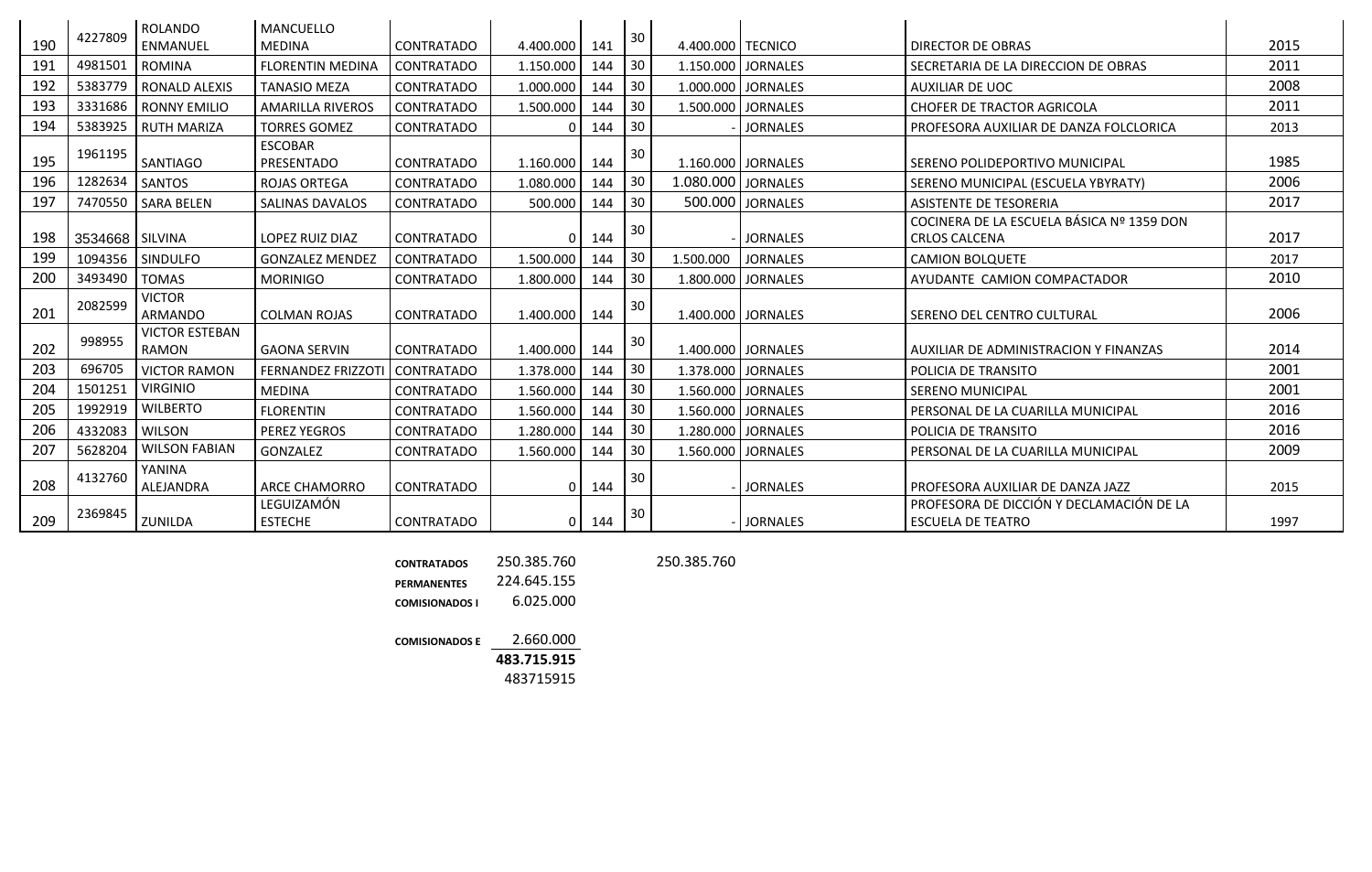

**OEE: 30 176**

"QUE ESTABLECE LA OBLIGATORIEDAD DE LA PROVISIÓN DE INFORMACIONES EN EL USO DE LOS RECURSOS PÚBLICOS SOBRE REMUNERACIONES Y OTRAS RETRIBUCIONES ASIGNADAS AL SERVIDOR PÚBLICO DE LA REPÚBLICA DEL PARAGUAY"

#### **MUNICIPALIDAD DE**

**ITAUGUA**

## **LISTADO DE FUNCIONARIOS COMISIONADOS**

## **MES DEL INFORME: ENERO/2018**

| N°                                                                      | Cédula    | <b>Nombres</b>           | <b>Apellidos</b> | Estado             | Objeto de Gasto     | F.F. | <b>Monto</b><br>Presupuestado | <b>Entidad Destino / Origen</b> | Cargo o Función Real que<br>cumple | Fecha de Inicio       | Fecha de<br>Finalización |
|-------------------------------------------------------------------------|-----------|--------------------------|------------------|--------------------|---------------------|------|-------------------------------|---------------------------------|------------------------------------|-----------------------|--------------------------|
| . FUNCIONARIOS COMISIONADOS EN OTRAS INSTITUCIONES - ARTICULO 3° inc g) |           |                          |                  |                    |                     |      |                               |                                 |                                    |                       |                          |
|                                                                         |           |                          |                  |                    |                     |      |                               |                                 | <b>ASESOR</b>                      |                       |                          |
|                                                                         | 1.227.539 |                          |                  |                    |                     |      |                               | <b>FACULTAD DE</b>              | PRESIDENCIA                        |                       |                          |
|                                                                         |           | <b>JUAN ANGEL</b>        | ALVAREZ ROLON    | <b>COMISIONADO</b> | 0                   | 30   |                               | 0 FILOSOFIA UNA                 | <b>JUNTA MUNICIPAL</b>             | 22/02/2017 31/12/2017 |                          |
|                                                                         |           |                          |                  |                    |                     |      |                               |                                 | <b>ENCARGADA DEL</b>               |                       |                          |
|                                                                         |           |                          |                  |                    |                     |      |                               |                                 | DPTO DE LA                         |                       |                          |
| $\overline{2}$                                                          |           | 4.898.410 JULIA FIDELINA | CANTERO PATIÑO   | <b>COMISIONADO</b> | $\mathbf{0}$        | 30   |                               | 0 JUSTICIA ELECTORAL            | <b>TERCERA EDAD</b>                | 02/01/2017 31/12/2017 |                          |
| 3                                                                       | 2.265.235 | LILIAN JOSEFINA          | FLORENTÍN        | <b>COMISIONADO</b> | <b>BONIFICACION</b> | 30   |                               | 1.800.000   MINISTERIO DE SALUD | DIRECTORA DOC                      | 02/01/2017 31/12/2017 |                          |
|                                                                         |           | <b>MARIA</b>             |                  |                    |                     |      |                               |                                 | ENC.                               |                       |                          |
|                                                                         | 3.414.027 | MAGDALENA                |                  |                    |                     |      |                               |                                 | DEPARTAMENTO                       |                       |                          |
| 4                                                                       |           |                          | YEGROS LEON      | <b>COMISIONADO</b> | $\mathbf 0$         | 30   |                               | 0 IPA                           | ARTESANIA                          | 02/01/2017 31/12/2017 |                          |
|                                                                         |           | <b>MARTIN</b>            |                  |                    |                     |      |                               |                                 | <b>DIRECTOR DE</b>                 |                       |                          |
| 5                                                                       | 859.252   |                          | GONZALEZ         | <b>COMISIONADO</b> | <b>BONIFICACION</b> | 30   |                               | 4.225.000   MINISTERIO DE SALUD | PLANIFICACION                      |                       | 25/05/2017 31/12/2017    |
|                                                                         | 727.375   | PABLO                    |                  |                    |                     |      |                               | MINISTERIO DE                   | <b>TECNICO</b>                     |                       |                          |
| 6                                                                       |           |                          | SILVA            | <b>COMISIONADO</b> | $\mathbf{0}$        | 30   |                               | 0   AGRICULTURA                 | <b>AGRICULTURA</b>                 | 02/01/2017 31/12/2017 |                          |
|                                                                         |           |                          |                  |                    |                     |      |                               |                                 |                                    |                       |                          |
| 8                                                                       |           |                          |                  |                    |                     |      |                               |                                 |                                    |                       |                          |
| 9                                                                       |           |                          |                  |                    |                     |      |                               |                                 |                                    |                       |                          |
| 10                                                                      |           |                          |                  |                    |                     |      |                               |                                 |                                    |                       |                          |
| 11                                                                      |           |                          |                  |                    |                     |      |                               |                                 |                                    |                       |                          |

6.025.000

**II. FUNCIONARIOS COMISIONADOS DE OTRAS INSTITUCIONES - ARTICULO 3° inc h)**